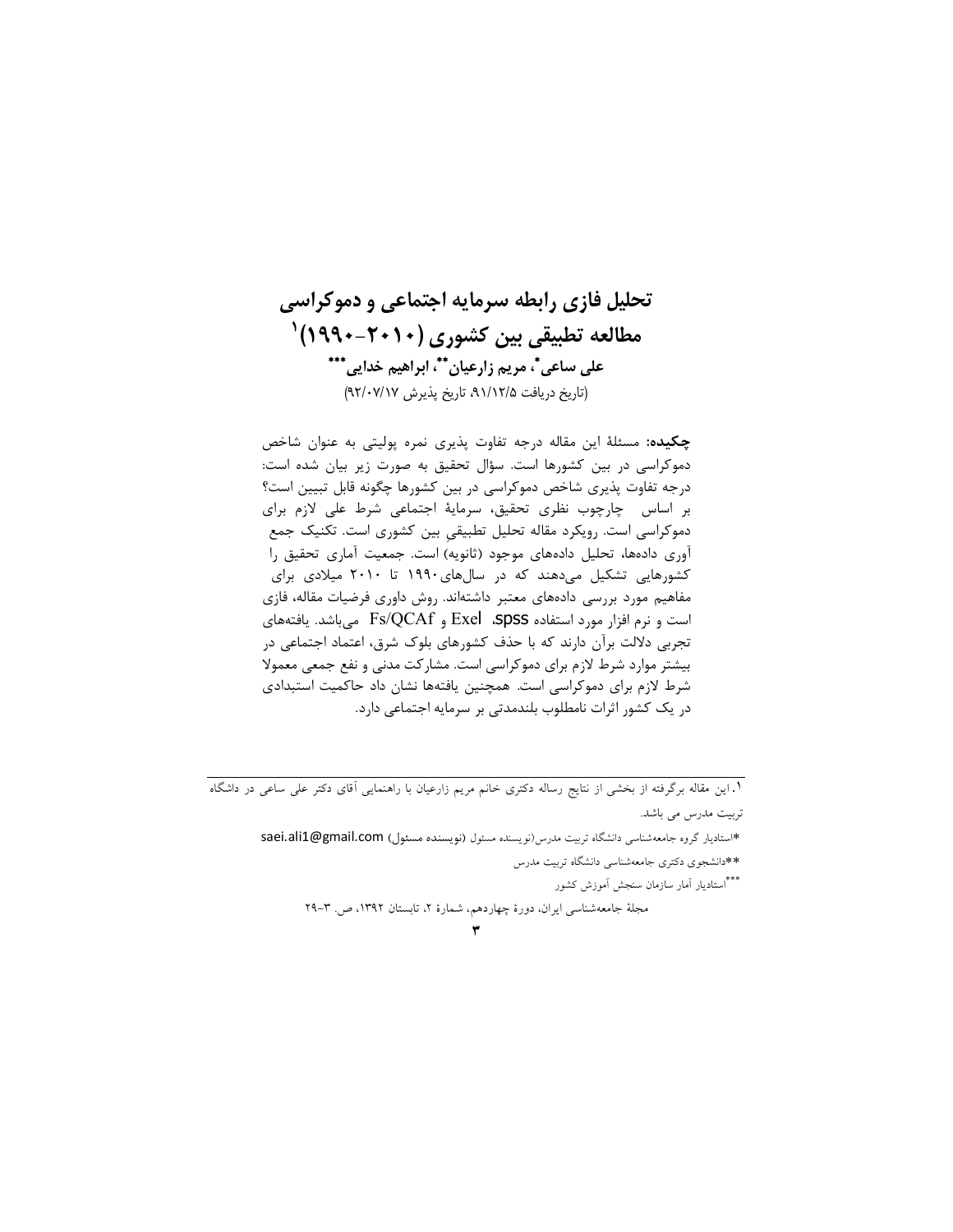مجله جامعهشناسی ایران، دوره چهاردهم، شمارهٔ ۲

مفاهيم كليدى: سرمايه اجتماعي، اعتماد متقابل، مشاركت مدنى، نفع جمعى، اعتماد نهادی، دموکراسی، فازی

#### يبان مسأله

در چند دهه اخیر، دموکراسی، در میان دیگر شیوههای حکومت در جهان جایگاهی برجسته یافته است، از همین رو مطالعه فرایندگذار از رژیمهای اقتدارگرا به نظامهای سیاسی دموکراتیک، به یکی از مباحث مهم جامعه شناسی سیاسی معاصر تبدیل شده است و حرکت در جهت تحقق آن از مهمترین دغدغههای گروهها و نیروهای اجتماعی به شمار میرود؛ ولی برای کشورهایی که این مهم را به عنوان یکی از اهداف اساسی خود برگزیدند، دستیابی به دموکراسی به یکی از معماهای برجسته تبدیل شده است. اگر توجه خود را به سطوح ملی و جامعگی معطوف نمائیم، درمی یابیم وضعیت کشورها به طرز چشمگیری با هم متفاوت است. مسأله این مقاله آنست که درجه تفاوت پذیری شاخص دموکراسی در بین کشورها وضعیتی پرابلماتیک دارد. این تفاوت به عنوان یک مسأله، نیازمند تبیین تجربی است. در اثبات این مدعا ً می توان گفت میانگین شاخص دموکراسی از سال ۱۹۹۰ تا ۲۰۱۰ در کشورهای توسعه یافته مانند سوئد ۱۰، کانادا ۱۰، ژاپن ۱۰، فرانسه ۹، استرالیا ۱۰ است و در کشورهای در حال توسعه مانند تاجیکستان ۳-، جمهوری آذربایجان ۶/۵- و ایران ۱/۵- است ٰ (,، ک به: http://www.systemicpeace.org polity iv project: 1800-2010 ؛ كزارش هاى آمارى مرکز صلح جهانی آ ). با مقایسه این شاخص بین برخی از کشورهای در حال توسعه همانند آذربایجان با کشورهای توسعه یافته مانند استرالیا اختلافی در حدود ۱۷ واحد مشاهده میشود. این به معنای ۸۵٪ اختلاف نسبت به دامنه این شاخص است. این در حالی است که اختلاف نمره پولیتی در کشورهای در حال توسعهای از قبیل جمهوری چک (با میانگین این شاخص۸/۵)، مجارستان (با میانگین این شاخص ۱۰) و هند (با میانگین این شاخص ۹/۵)، بسیار اندک است. این اختلاف بین ایران و کشورهای درحال توسعه ۱۱/۵ واحد است. بر اساس این شواهد، مقاله به دنبال یافتن پاسخ این پرسش است که درجه تفاوت پذیری شاخص دموکراسی در بین کشورها چگونه قابل تبیین است؟

۱. درمورد نمرات یولیتی گفتنی است که کشورهایی که نمرهٔ یولیتی آن ها، بین ۶ تا ۱۰ باشد، دموکراتیک محسوب میشوند و مابقی، غیردموکراتیک.

۲ . این مرکز در سال ۱۹۹۷تأسیس شده است و به بررسی مسئله خشونت سیاسی در زمینه پویای جهانی میپردازد.

 $\pmb{\epsilon}$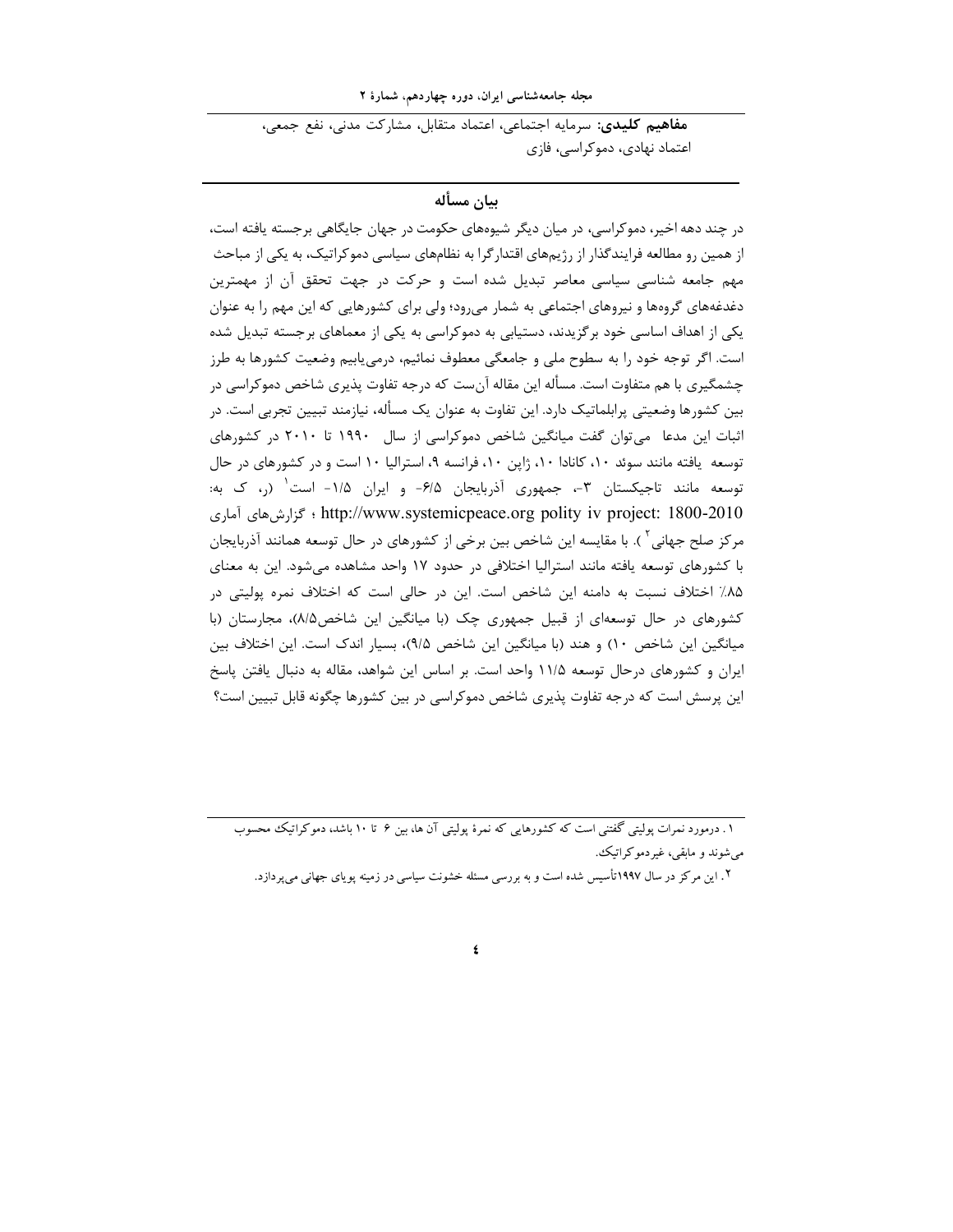#### استدلال نظري

مطالعات تجربی زیادی درباب تبیین دموکراسی در بین کشورها انجام شده است. در این مطالعات سعی شده است دموکراسی از طریق عوامل سیاسی، اقتصادی و فرهنگی تبیین شود (5..به: هانتينگتون، ۱۹۶۵؛ دال،۱۹۷۰ ؛ مهدوی، ۱۹۷۰؛ ليپست،۱۹۸۱؛ ويليامسون،۱۹۹۸؛ پرژورسكي، ۲۰۰۰؛ هابرماس،۲۰۰۰؛ ژیل،۲۰۰۰ آسیموگلو، ۲۰۰۸). درحالی که دموکراسی برای ظهور در جامعه فارغ از زمینه های اقتصادی، سیاسی، فرهنگی، به زمینه اجتماعی مناسب برای شکل گیری نیازمند است (2. ك.به: آلموند و وربا، ١٩۶٣؛ توكويل، ١٩٧٠ اوفه،١٩٩٠؛ اينگلهارت،١٩٩٠؛ ياتنام، ١٩٩٣ ۲۰۰۰؛ کلمن،۱۳۷۷؛ نیوتن،۲۰۰۱؛ پاکستون،۲۰۰۲؛ اینگلهارت و ولزل،۲۰۰۵). منظور ما اززمینه اجتماعي سرمايه اجتماعي است. سرمايه اجتماعي زمينهساز پيدايش و انسجام جامعه مدرن و مدني است که نتیجه نهایی آن پیدایش و نهادینه شدن دموکراسی است.

در مقاله برای سنجش سرمایه اجتماعی، از تعاریف پاتنام` پاکستون ّ (۱۹۹۹) و ناک و کیفر ّ (١٩٩٧) چهار مولفه اصلي استخراج كردهايم: ١- اعتماد اجتماعي أ . ٢- اعتماد نهادي ْ ، ٣- مشاركت در جامعه مدنی (رسمی و غیررسمی) <sup>۶</sup> و۴- نفع جمعی <sup>۷</sup>

اعتماداجتماعی و نهادی، مشارکت افراد درنهادهای مدنی و نفع جمعی از اساسی ترین عناصر ارزشی نظم اجتماعی دموکراتیک محسوب می شوند. اعتماداجتماعی و نهادی منجربه مشارکت مدنی(عضویت در نهادهای مدنی) می شود واین دو سرمایه اجتماعی را میسازند. دراین معنا نظم اجتماعی دموکراتیک نظمی مبتنی بر سرمایه اجتماعی است.

اعتماد یکی از پایههای اخلاقی نظم دموکراتیک است. اعتماد اتکاء به دیگری، اعم از کنشگر فردی یا جمعی، از حیث خیر در نیت (توجه به منافع دیگران حتی خلاف منافع خود)، درستی در گفتار

۱ .سرمایه اجتماعی به ویژگیهای سازمان اجتماعی از قبیل شبکهها، هنجارها و اعتماد اشاره دارد(پاتنام، ۱۹۹۳: ۱۶۷) ٢. سرمايه اجتماعي دو بعد اصلي دارد: ١- ارتباطات عيني بين افراد ٢- ارتباطات ذهني بين افراد شامل تعهدات، اعتماد و داشتن احساسات مثبت. اعتماد به شكل اعتماد بين فردى و اعتماد تعميم يافته يا انتزاعى وجود دارد . اعتماد تعميم يافته ، اعتماد به سیستم، نهادها و شاختار اجتماعی است (پاکستون،۱۹۹۹: ۱۳).

۳ .اندازه گیری ما از مشارکت مدنی نشان دهنده تمایل افراد برای همکاری در حل مشکل جمعی است که آن را می توان trustworthiness یا نفع جمعی نامگذاری کرد.(ناک و کیفر، ۱۹۹۷: ۱۲۵۸)

ە

4 .interpersonal trust

5 .institutional trust

6. participation in civil society

7. trustworthing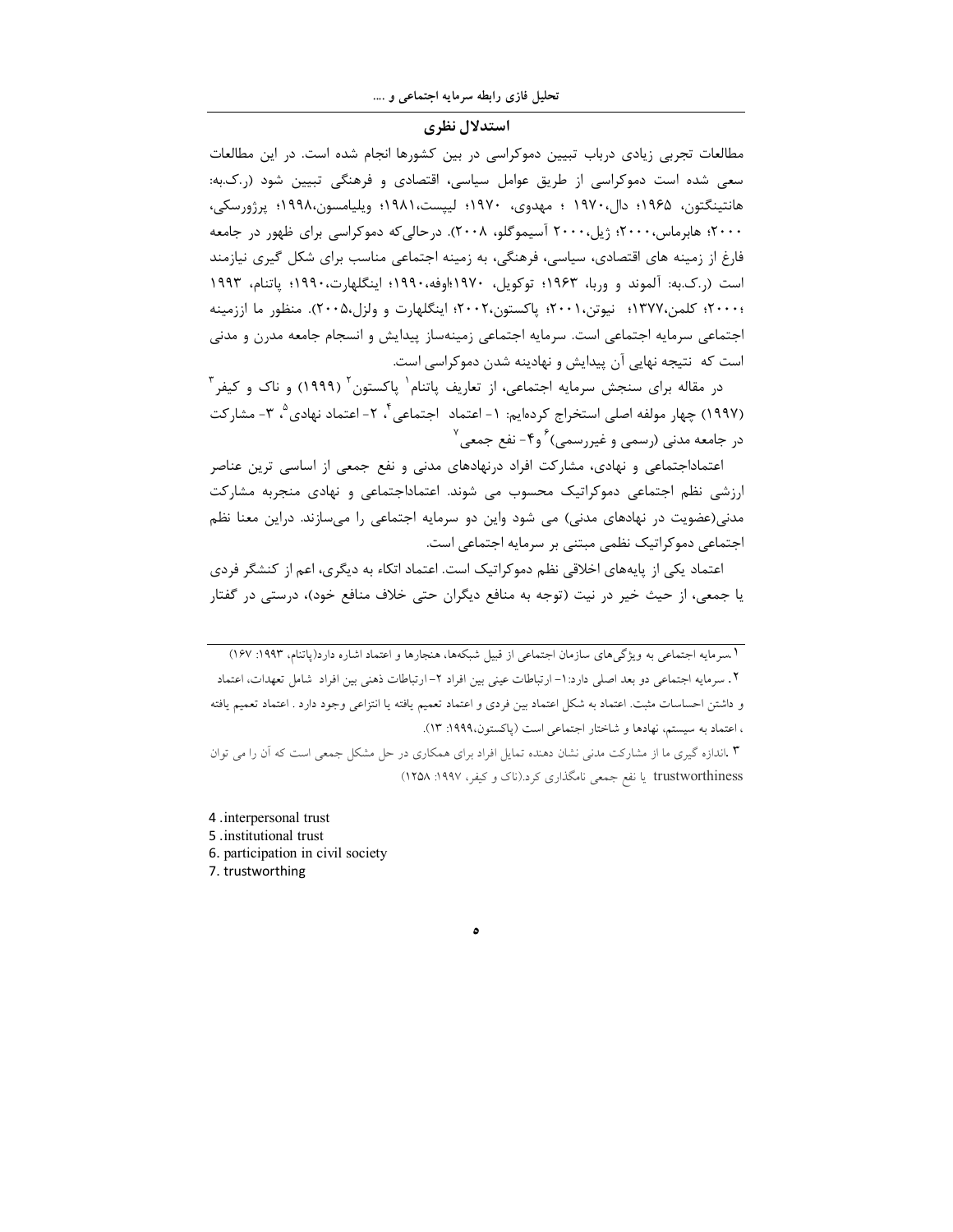(اطلاعات صحیح) و راستی در کردار (عمل صحیح) است. در تعریف فوق سه عنصر اصلی وجود دارد که بهصورت همزمان و یا جداگانه می¤واند مطرح شود: صداقت، کارایی و دگرخواهی (چلبی۱۳۷۵). پاتنام (۱۹۹۲) اعتماد اجتماعی را مهمترین مولفه سرمایه اجتماعی تعریف میکند و آن را ناشی از دو منبع هنجاری معامله متقابل و شبکههای مشارکت مدنی میداند. اعتماد همکاری را تسهیل می کند و هرچه سطح اعتماد در جامعهای بالاتر باشد، احتمال همکاری هم بیشتر خواهد بود. همکاری نیز اعتماد را تقویت می کند. به نظرزتومکا (۱۹۹۹) اعتماد خمیرمایه نظم در جامعه مدنی است که روابط و معاشرتهای متقابل را در میان اشخاصی که به طور رسمی آزاد هستند، تجویز می،نماید. یاکستون (۱۹۹۹) اعتماد را درقالب دو مقوله اعتماد به افراد و اعتمادبه نهادها (مجموعه دستگاههای دولتے) و سازمانھا مطرح مے کند.

مشار کت مدنی (عضویت افراد در شبکه روابط اجتماعی) بعد دیگر سرمایه اجتماعی است. دراین جا مراداز مشارکت مدنی عضویت در نهادها وتشکلهای خصوصی مستقل از دولت است. افراد از طریق عضویت در نهادهای مدنی به سازماندهی خود پرداخته، منافع خود را بهصورت نهادمند تعقیب می کنند. در اثر افزایش اعتماد اجتماعی، نهادهای مدنی شکل می گیرند و روابط اجتماعی افراد نهادینه میشود. نهادهای مدنی (احزاب و NGOs) به عنوان مکانیزمهای تنظیم رابطه میان جامعه و فرد عمل می کنند. نهادهای مدنی از یک سو مانع تودهای شدن جامعه و از سوی دیگر از طریق ایجاد کانالهای همبستگی اجتماعی مانع ظهور فردگرایی خودخواهانه میشوند. درحقیقت نهادهای مدنی دونیروی رویاروی یکدیگر (فرد و جامعه) را آزاد میکنند درعین حال آنها را بههم پیوند میدهند. دراین معناعنصر ساختاری مهم درنظم اجتماعی دموکراتیک، نهادینه شدن جامعه مدنی است. نهادهای ثانوی یا انجمنهای مدنی باعث تعامل و پیوند افراد و گروهها با دولت هستند. شهروندان از راه نهادهای مدنی میتوانند خود را به گونهای موثر، معنیدار و کارآمد با نظام سیاسی مربوط سازند، زیرا این نهادها میانجی شهروندان و دولتاند (ن.ک.به: آلموند و وربا،۱۹۶۷). به همین دلیل در مناطقی که با گسیختگی اجتماعی زیاد و یا به عبارت دیگر فقدان سرمایه اجتماعی روبرو هستند، انجمنها به عنوان میانجی گروههای اجتماعی حاضر در جامعه مدنی، نمی توانند ایجاد شوند (ن.ک:کلمن:۱۳۷۷؛ ياتنام:١٩٩٣).

به نظر کلاوس اوفه`، جوامعی که فاقد اعتماد اجتماعی و همکاری متقابل بین افراد هستند، گسیختگی و شکافهای ژرفی میان گروههای اجتماعی مشاهده میگردد. (ن. ک.به:اوفه،۱۹۹۰).

نفع جمعی به معنای ترجیح خیرجمعی بر نفع فردی است، اگر به جای روحیه نفع جمعی، فردیت طلبی بر روابط اجتماعی غلبه داشته باشد، دراین صورت عقلانیت ابزاری بر روابط اجتماعی مسلط

1.Paxton 2. Claus Offe

٦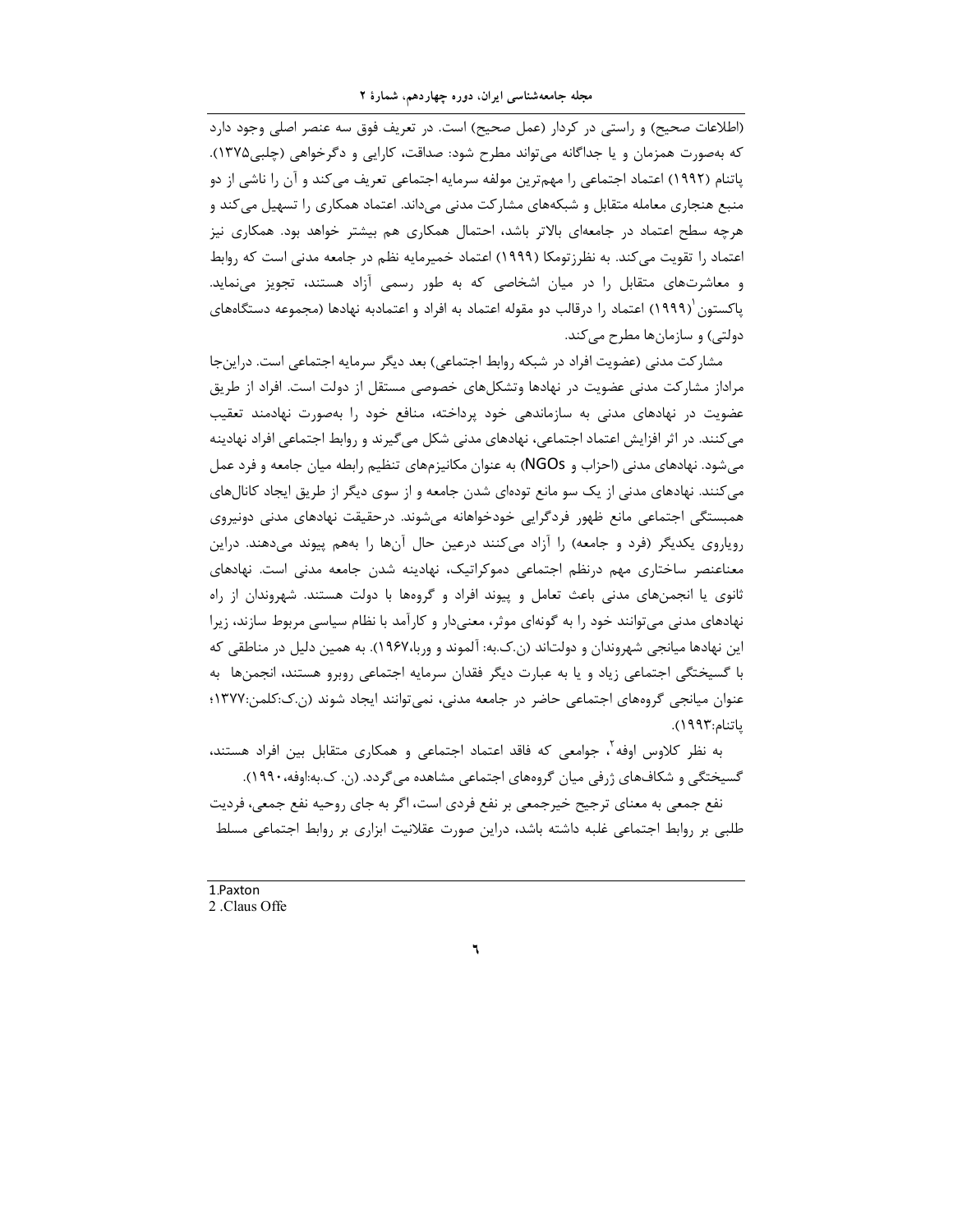تحلیل فازی رابطه سرمایه اجتماعی و ….

می شود. در شرایط غلبه فردگرایی خودخواهانه، افراد حسابگرانه در زندگی اجتماعی صرفاً سود شخصی را دنبال می کنند و از تعقیب نفع عمومی امتناع می کنند؛ در حالی که نفع فردی از طریق تعقیب نفع عمومی۔توسط افراد جامعه زودتر و بهتر قابل حصول است. به عبارتی در صورتیکه روحیه غالب در بین افراد نفع جمعی باشد، به دلیل دنبال کردن نفع همگانی، به دنبال تشکیل نهادهای واسط برای پیگیری این مسئله می باشند. یکی از منفعتهای جمعی دموکراسی است که می توان اثرات مناسب سرمایه اجتماعی بر دموکراسی را نشان داد. همچنان که پاتنام خاطر نشان می کند ذخیرههای سرمایه اجتماعی به صورتیکه در اعتماد، هنجارها، شبکههای افقی روابط مدنی و جامعه مدنی وجود دارند، کلید شکل دهی دموکراسی است (ن.ک:پاتنام، ۱۹۹۰) .

بنابراین سرمایه اجتماعی به بهترین شکلی درهای سازمان جامعه مدنی را بر روی همه شهروندان باز می کند. تر کیب و آرایش نیروهای اجتماعی یا به عبارتی جامعه مدنی نیز از لوازم دموکراسی است، چراکه با افزایش سرمایه اجتماعی در جوامع، اعتماد افراد به یکدیگر و به نهادها افزایش یافته و بر مبنای این اعتماد، برای تشکیل گروهها و سازمانهای جدید آمادگی بیشتری از خود نشان میدهند.

درجمع بندی می توان گفت در پر تو سرمایه اجتماعی نهادهای مدنی دموکراتیک شکل می گیرند. در چنین زمینهای نظم اجتماعی دموکراتیک بازنمایی میشود. درحقیقت نظم اجتماعی دموکراتیک نظمی مبتنی بر اعتماد و مناسبات اجتماعی نهادینه شده در شبکه روابط اجتماعی است. مکانیزم عمل کننده این دو عنصر سرمایه اجتماعی، الگوی رابطه گفتمانی نقادانه است. میزان تاثیرگذاری سرمایه اجتماعی برفرایندهای اجتماعی برمیزان نهادینه شدن رابطه گفتمانی بستگی دارد. بنابراین میتوان گفت اگر سرمایه اجتماعی وجود داشته باشد، نهادهای مدنی و حوزه عمومی شکل می گیرد. فضای حوزه عمومی منتج از مشارکت مدنی، فضیلتهای دموکراتیکی مانند روشنفکری، تحمل و احترام به نظرات مخالف را تقویت و همچنین افکار عمومی معقول و آگاهی بخش را خلق میکند؛ در چنین فضایی، روابط، ارتباطات و جریان اطلاعات افزایش میLبابد و افراد بیشتر در معرض مباحث و ایده های سیاسی قرار میگیرند، در نتیجه افکار و ایدههای جدید سریعتر در بین مردم پراکنده شده و ایدههای افراطیون آسانتر به چالش کشیده میشوند. در نتیجه، با افزایش سرمایه اجتماعی، تعامل دولت و مردم در پروژههای مشترک افزایش می یابد که نتیجه غیر مستقیم آن تقویت پایه های دموکراسی است. به عبارتی در صورتی که در جامعهای سرمایه اجتماعی بالا باشد، جامعه مدنی شکل می گیرد. شکل گیری جامعه مدنی برای رخداد و تثبیت دموکراسی امری ضروریست. به عبارت دیگر، اگر سرمایه اجتماعی در جامعه بالا باشد، لاجرم دموکراسی اتفاق میافتد. بر این اساس میتوان گفت که وجود سرمایه اجتماعی بالا شرط لازم برای دموکراسی است.

 $\checkmark$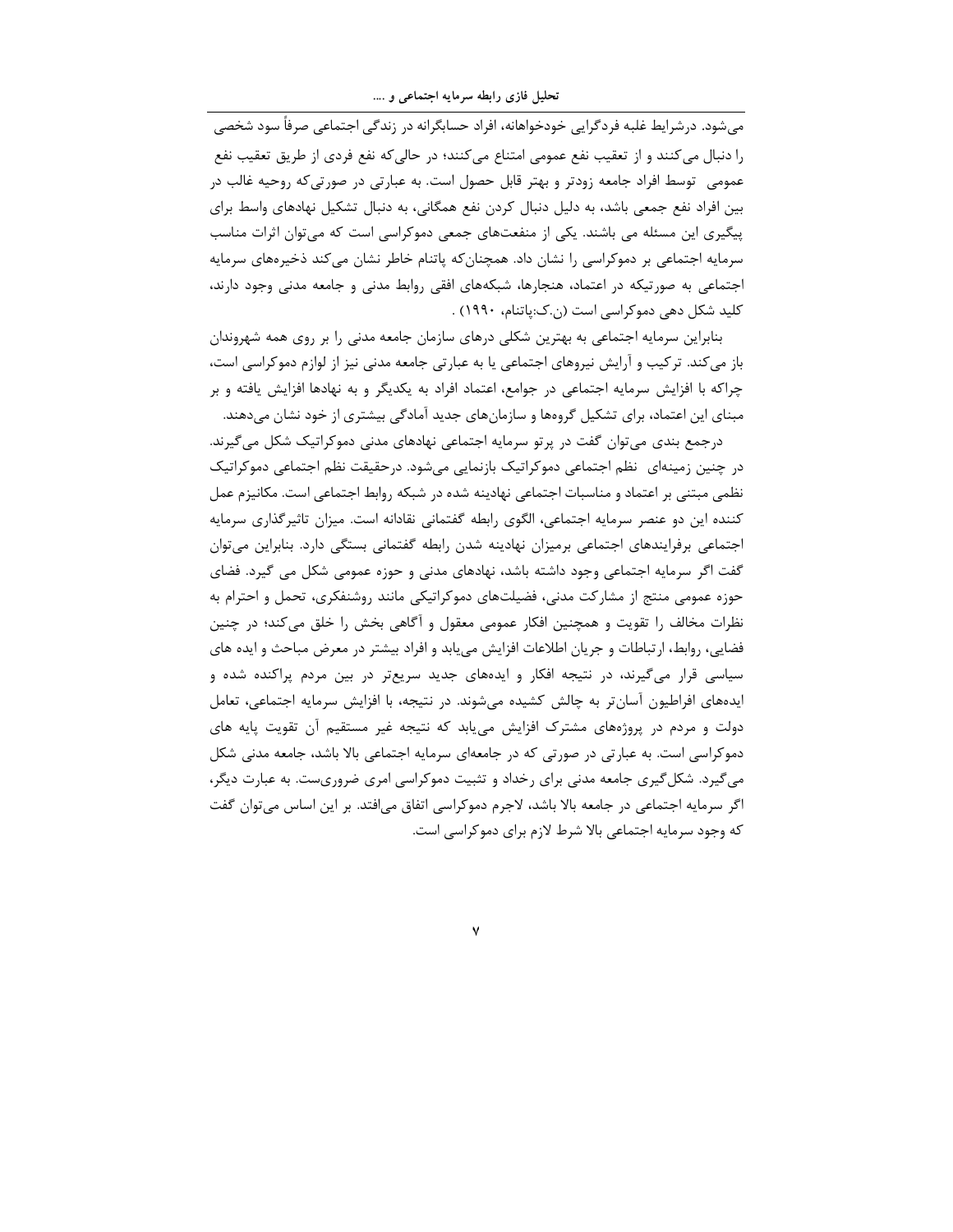



#### تعريف عملياتي مفاهيم

دراین قسمت ابتدا مفاهیم تعریف و در ادامه روش ارزیابی فرضیهها مورد بررسی قرار گرفته است. دموکراسی: در این مقاله، دموکراسی به منزلهٔ ترتیبات نهادی است که از یک سو امکان تغییر رهبران سیاسی را فراهم میآورد و از سوی دیگر محدودیتهایی را بر اعمال قدرت مسئولین اجرایی ایجاد می،نماید. معرفهای عملی دموکراسی، رقابت پذیری مشارکت سیاسی ٰ، باز بودن و رقابتی بودن استخدام مسئولین اجرایی آ و تحمیل محدودیتهایی بر رئیس قوه مجریه، می باشد آ ، و شاخص درنظر گرفته شده برای آن همان، نمرهٔ پولیتی<sup>۴</sup> است. نمرهٔ پولیتی بر مبنای دو الگوی اقتدار سیاسی یعنی دموکراسی نهادینه شده و آتوکراسی  $\left(\check{\phantom{a}}\right)$ خودکامگی) ساخته شده و از طریق کسر کردن نمرهٔ آتوکراسی از

#### $\pmb{\wedge}$

<sup>1</sup> Competitiveness of Political Participation

<sup>2.</sup> Openness and Competitiveness of Executive Recruitment

<sup>3.</sup> Constraints on the Chief executive

<sup>4.</sup>Polity Index

<sup>5.</sup>Autocracy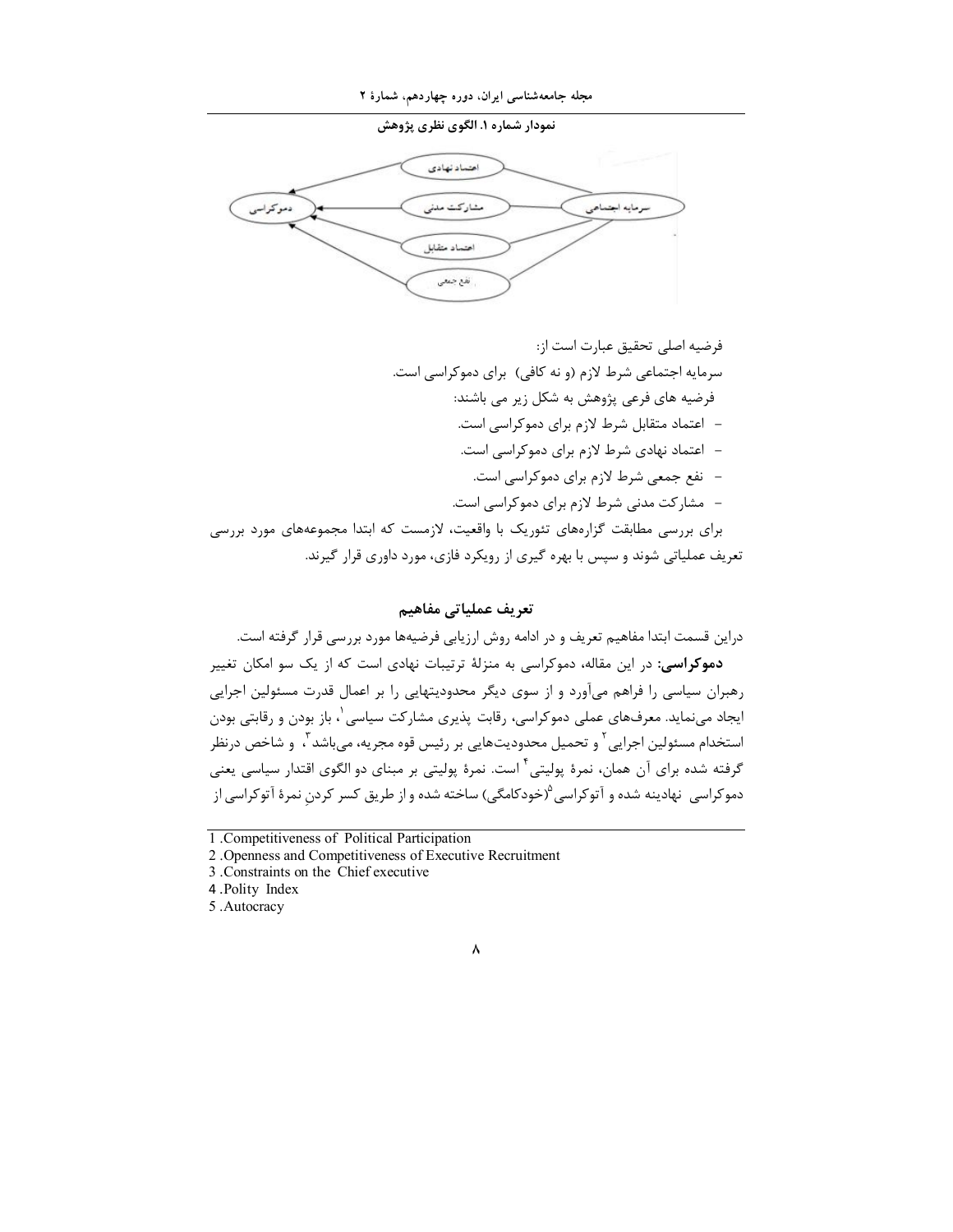.<br>نمرهٔ دموکراسی استنتاج شده است. منطق آتوکراسی نهادینه شده، شبیه دموکراسی نهادینه شده است. نمرات آتوکراسی از ۰ تا ۱۰ تغییر می کند.

**سرمایه اجتماعی** ': در این مقاله برای سرمایه اجتماعی چهاربعد درنظر گرفته شده است: اعتماد متقابل، اعتماد نهادي، مشاركت مدني، نفع جمعي.

**اعتماد متقابل**<sup>۲</sup>: برای ارزیابی بُعد اعتماد متقابل، از معرّفهای تجربی میزان اعتماد افراد جامعه به یکدیگر استفاده میشود، این میزان با این پرسش مورد سنجش واقع شده است که «آیا شما معمولا اکثر مردم را قابل اعتماد میدانید یا این که در رابطه با مردم باید مراقب بود؟ دو پاسخ برای این یر سش وجود دارد: ۱ – اکثر مردم قابل اعتمادند؛ ۲- باید در رابطه با مردم محتاط و مراقب بود.

اعتماد نهادی آ: اعتماد نهادی دومین بعد اندازهگیری ما از سرمایه اجتماعی است. این نهادها شامل نهادهای مذهبی، نیروهای مسلح، نظام آموزش و پرورش، مطبوعات، اتحادیههای تجاری، پلیس، مجلس، خدمات شهری یا شهرداری، سیستمهای امنیتی اجتماعی، سازمان ملل متحد، سیستم بهداشتی و مراقبت و نظام قضایی است. میزان اعتماد به هر یک به صورت میانگین برای هر کشور محاسبه گردید.

در ساختن شاخص اعتماد نهادي معمولاً از يک شاخص خطي جهت ادغام مولفهها استفاده میشود". در این پژوهش، از روش تحلیل مؤلفههای اصلی جهت تعیین وزنها استفاده شده است. شاخص اعتماد نهادي، جمع وزني نشانگرهاي هر كشور است.

<sup>}</sup>. فیلمر و پرشت برای محاسبه وزنهای هر یک از مولفهها، روش تحلیل مؤلفههای اصل principal component (analysis ) را پیشنهاد می کنند (فیلمر و پرشت، ۲۰۰۱). ساختن شاخص اعتماد نهادی شامل : تعیین متغیرهای نشانگر، محاسبه وزنهای نشانگرها و محاسبه مقدارشاخص می باشد. متغیرهای نشانگر تقریباً شامل تمام شاخص های مورد استفاده است که هر اندازه تعداد این متغیرها بیشتر باشد توزیع بهتری بهدست می اَید .تعیین متغیرهای نشانگر بستگی به شرایط هر کشور دارد؛ گاهی اوقات برای اینکه شاخص موردنظر قابل فهم باشد، لازم است یک متغیر از مجموعه نشانگرها خارج شود. مرحله دوم محاسبه وزنهای نشانگرهاست. ساده ترین روش تعیین وزنها، گرفتن وزنهای یکسان است. اما چون این شیوه تفاوتی بین نشانگر های گوناگون نمی گذارد، روش ضعیفی است. دو روش معمول در این زمینه روش تحلیل مؤلفههای اصلی و روش تحلیل عامل ها است .وجود همبستگی بالابین نتایج تحلیل عاملها و تحلیل مؤلفههای اصلی نشان مي دهد كه تفاوت عملي كوچكي بين اين دو روش وجود دارد.

٩

<sup>1 .</sup>Social Capital

<sup>2.</sup> Interpersonal Trust

<sup>3 .</sup>Institutional Trust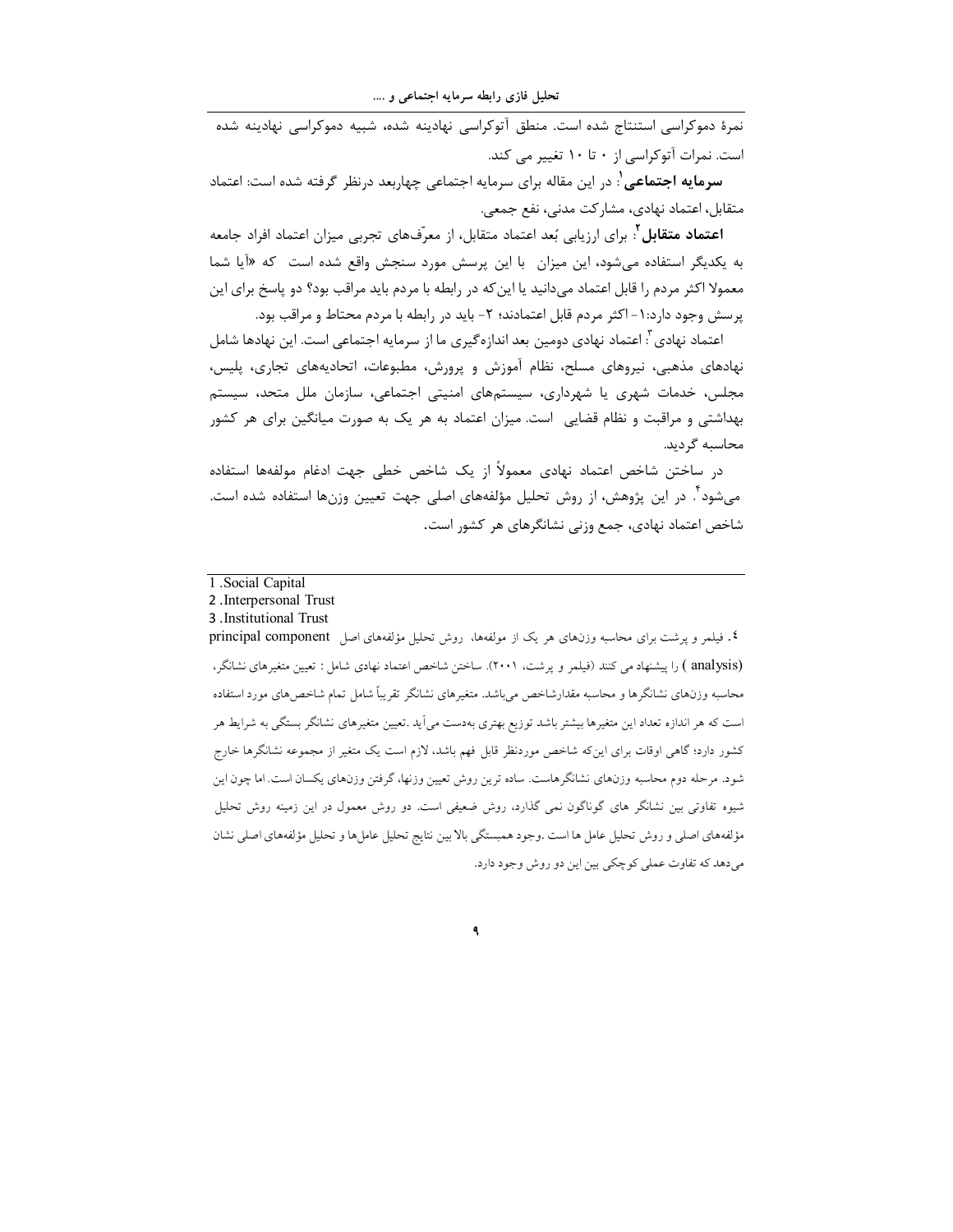مشارکت مدنی: بعد سوم سرمایه اجتماعی مشارکت در جامعه مدنی یا درگیر شدن در شبکههای اجتماعی ِ است. این بعد می تواند به دو شکل از تعامل اشاره کند: ۱ – تعامل و داشتن رابطه در شبکههای غیررسمی ٔ و ۲ - تعامل و داشتن رابطه در شبکههای رسمی (به شکل عضویت یا انجام کارهای داوطلبانه برای سازمان) <sup>۲</sup>. تعامل در شبکههای غیر رسمی با چهار مقیاس اندازهگیری میشود: مقدار زمان صرف شده با دوستان، همکاران خارج از محل کار، با مردم در مکانهای مذهبی کلیسا، مسجد یا کنیسه و با افراد در باشگاهها و انجمنهای داوطلبانه. پاسخهای ممکن «هر هفته، یک یا دو بار در ماه، چند بار در سال و اصلاً » میباشد. اندازهگیری تعامل در شبکههای رسمی را می¤وان از روی تعداد سازمانهایی یافت که شخص در آنها عضو فعال است.<sup>۳</sup> برای ساخت شاخص مشارکت مدنی، ابتدا میانگین عناصر مولفه ها برای هر کشور محاسبه شده و سپس با روش تحلیل مؤلفههای اصلی وزنهای نشانگر به دست آمده و سپس شاخص مشارکت مدنی محاسبه شده است.

**نفع جمعی'**: در نهایت بعد چهارم، اندازهگیری نفع جمعی یا هنجار عمل متقابل <sup>۵</sup> است. در این دیدگاه، نفع جمعی نشان دهنده تمایل افراد برای مشارکت در رفع مشکل جمعی است. بنابراین نفع جمعی در شکل علاقه به در گروه بودن یا منافع جمع را به منافع فردی ترجیح دادن (رد سواری مجانی ٔ ) ظاهر می شود (استال و راشل،۱۹۹۹: ۱۹۷۷). رد سواری مجانی به بهترین شکل در سوالاتی که به توجیه رفتارهایی زیر می پردازند، عیان است: ۱- فرار از مالیات در صورتی که شانس بیاورید. ۲-مدعی مزایای دولتی باشید که به شما تعلق نمی گیرد ۳- اجتناب از دادن کرایه حمل و نقل عمومی. ۴- قصور از دادن گزارش آسیبی که به طور تصادفی به یک وسیله نقلیه پارک شده انجام می شود. ۵-در رانندگی جلوی ماشین دیگر بگیرید. ۶- دروغ گفتن وقتی نفع شما در میان است. ۷- پذیرش رشوه برای انجام دادن کاری که وظیفه شماست. ۸- پرداخت پول نقد برای اجتناب از مالیات دادن. پاسخ این سوالات در مقیاس ده نمرهای از هرگز تا همیشه قرار دارد.

3. Whether he/she is an active member, an inactive member or not a member at all of a great number of organizations

Trustworthiness. ٤ (معناى لفظ به لفظ واژه Trustworthiness امانت دارى يا اعتماد به شايستگى مى باشد. اما در این مقاله با توجه به تعریف ناک و کیفر از مشارکت مدنی، به معنای نفع جمعی به کار رفته است. نفع جمعی نشان دهنده تمایل افراد برای همکاری در حل مشکل جمعی است که آن را می توان trustworthiness نامگذاری کرد Knack and Keefer, 1997: 1258)

5. Norms of Reciprocity

6. Free-Riding

 $\mathbf{A}$ 

<sup>1.</sup> Engagement in Informal Networks or Relations (being socially active)

<sup>2 .</sup>being a member of and/or doing voluntary work for an organization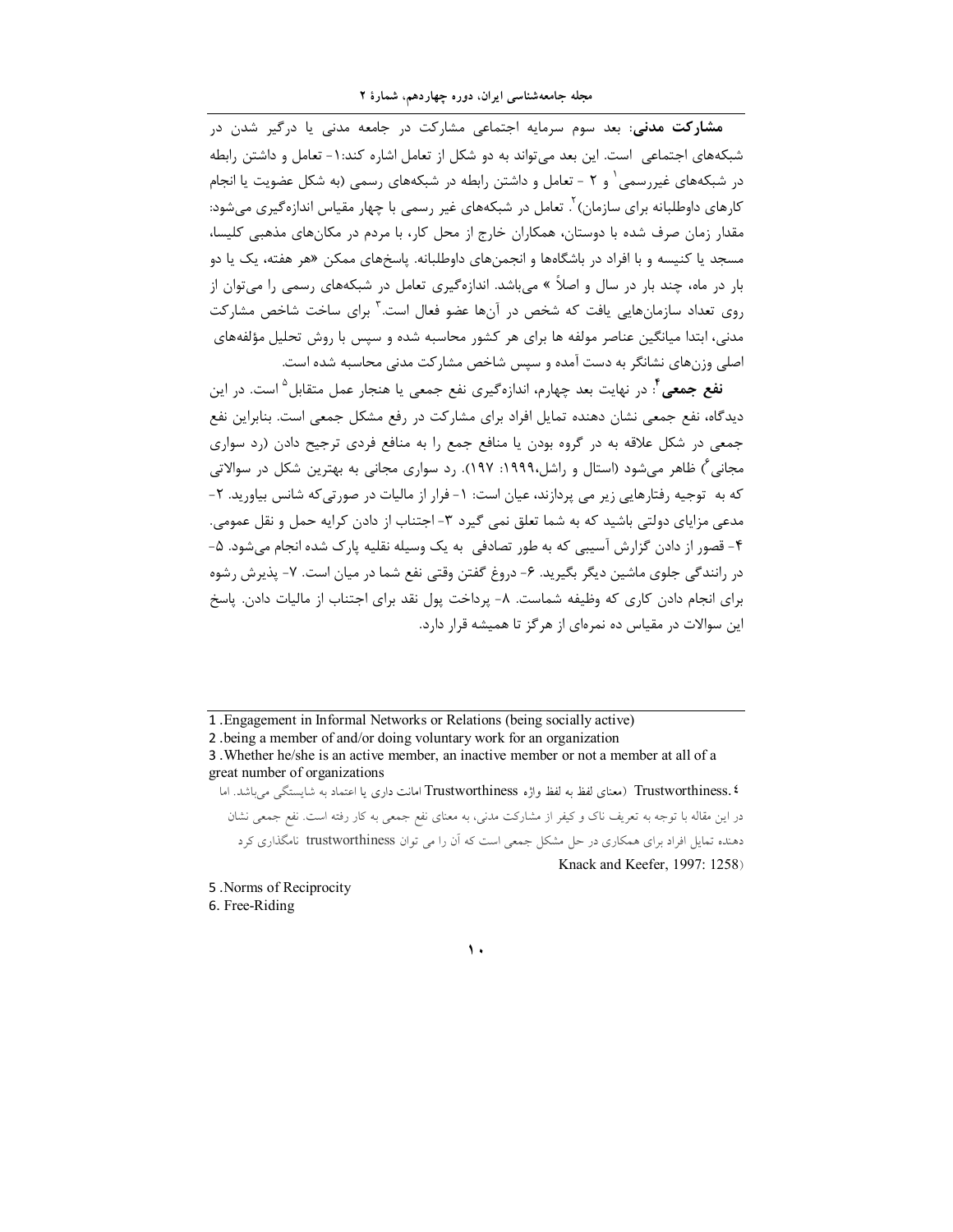برای ساخت شاخص نفع جمعی، ابتدا میانگین عناصر مولفهها برای هر کشور محاسبه شده و سیس با روش مولفههای اصلی ضرایب هر یک به دست آمده و سیس شاخص نفع جمعی محاسبه شده است.

#### روش پژوهش

رویکرد مقاله، تحلیل تطبیقی بین کشوری است و تکنیک جمع آوری دادهها، تحلیل دادههای موجود (ثانویه) است. جمعیت آماری تحقیق را ۷۷ کشوری تشکیل می دهند که در سال های ۱۹۹۰ تا ۲۰۱۰ میلادی برای مفاهیم مورد بررسی در این تحقیق دادههای معتبر داشتهاند و در سالهای مذکور، دادههای آمارهای سنجش ارزشها و نگرشهای جهانی و صلح سیستمیک آ مورد استفاده قرار گرفته است. واحد تحلیل پژوهش حاضر کشور میباشد.

روش داوری فرضیات مقاله، فازی ` است. روش فازی در مقام داوری در باب صدق یا کذب تئوری متفاوت با روش غیر فازی است. در حالیکه در روش تحلیل کمی کلاسیک مفاهیم به متغیر تبدیل و واریانس متغیر وابسته از طریق متغیر مستقل تبیین می شود، اما در روش فازی، مفهوم مورد سنجش نه به منزله متغیری که جانشین مفهوم شده است، بلکه به مثابه مجموعهای فازی در نظر گرفته میشود و آنگاه نوع و میزان عضویت اعضا در آن مجموعه تحلیل میشوند (ن.ک.به: ساعی۱۳۸۸). آزمون فرضیات به روش فازی نیز ناظر بر تعیین درجهٔ صدق و کذب عضویت در مجموعه است. تحلیل علّی بر مبنای این رهیافت مبتنی بر روابط زیرمجموعه یا روابط بین مجموعههای فازی است. تعیین روابط علی بین شروط لازم یا کافی و نتیجه در مجموعههای فازی با استفاده از شروط سازگاری ٔ و پوشش ْ انجام می گیرد. در مجموعههای فازی یک مجموعه در صورتی برای مجموعه دیگر شرط لازم

1.www.worldvaluessurvey.org 2. www.systemicpeace.org 3 .fuzzy  $\mathit{Con}\xspace_\text{SUF}=\frac{x_0}{x}$ اراگین شاخص سازگاری برای شرط کافی و نتیجه را چنین تعریف میکند:  $\xi$  $\mathit{Con}_{\mathbb{N}}\ = \frac{x_{\mathbb{N}}}{v}$  همچنین شاخص سازگاری برای شرط لازم و نتیجه چنین است: شروط لازم در مجموعههای قطعی در مواجهه با حتی یک مورد ناسازگار رد میگردد، در حالی که می توان به شکل احتمالی و در سطوح معناداری متفاوت به بررسی این شروط پرداخت (ریگین، ۲۰۰۰ :۱۱۳). <sup>0</sup>شاخص پوشش ارزیابی درجه ای است که یک علت یا ترکیب علی ، نمونه های یک نتیجه را در بر گرفته است. این شاخص مکمل شاخص سازگاری است و معرف میزان اهمیت تجربی شروط تحت مطالعه است. فرمول محاسبه شاخص

 $\mathcal{L}$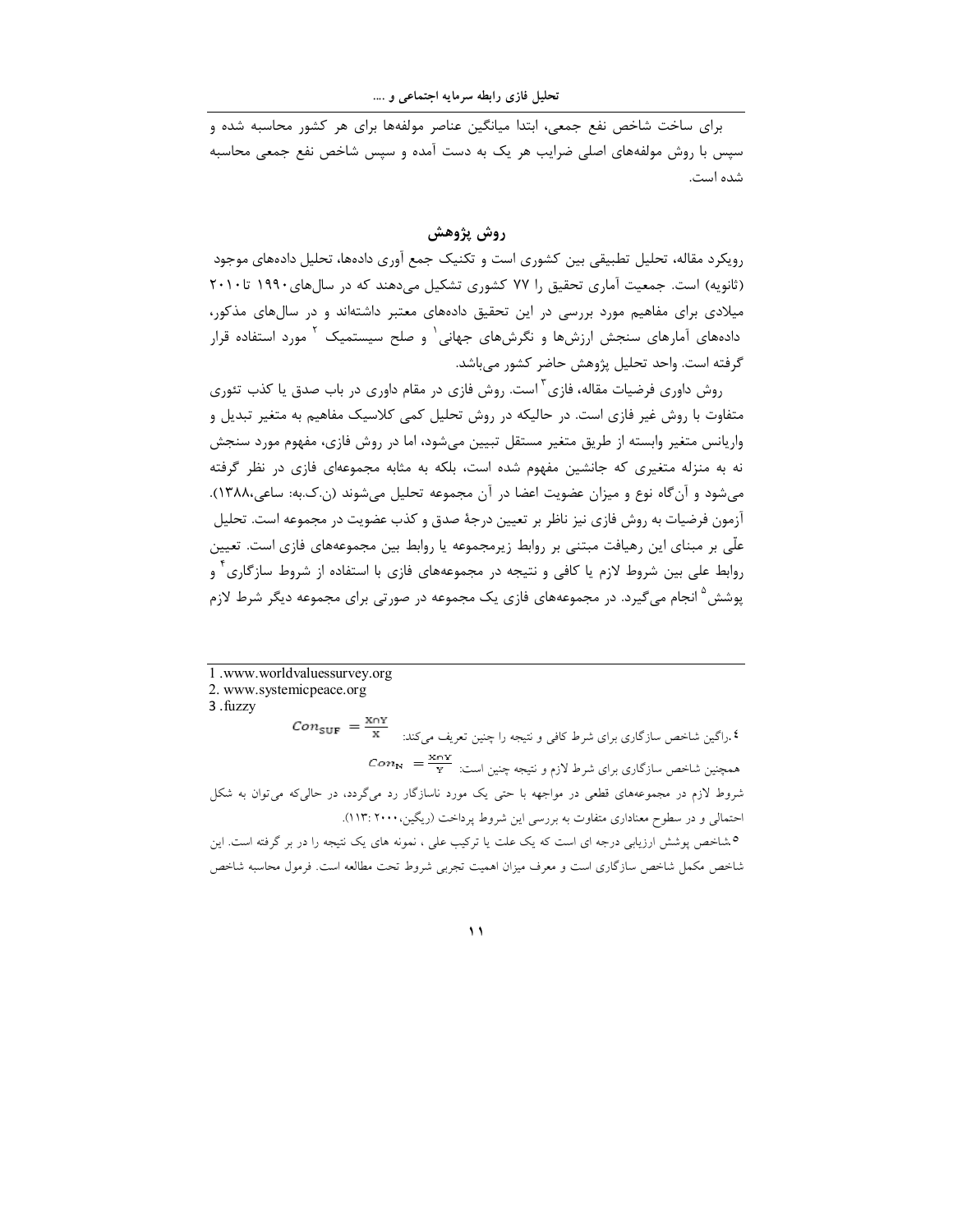است که مجموعه نتیجه زیر مجموعه شرط باشد و در صورتی که شرط زیر مجموعه نتیجه باشد، شرط کافی می باشد، لکن در مجموعههای فازی، یک مجموعه کاملاً زیرمجموعه مجموعه دیگر قرار نمی گیرد. رگین ارزش ِ محک<sup>۱</sup> (۰/۵ برای علّتهایی به کار بردکه حداقل در نیمی از موارد، شرط لازم و یا شرط کافیاند<sup>۲</sup> و معیار ۱۶۵ و ۱۸۰ را به ترتیب برای علّتهایی که معمولا<sup>۳</sup> ( ۱۶۵) و بیشتر موارد ٔ ( ۰/۸۰) لازم یا کافی|ند بهکار می,برد (ن.ک.به: راگین، ۲۰۰۶).

نرم افزار مورد استفاده در تحليل دادهها، نرم افزار مجموعهٔ فازي/ تحليل تطبيقي — كيفي <sup>۵</sup> و نرم افزارهای Excel و SPSS می باشد. با اتکا به دانش نظری موجود در مطالعات دموکراسی و شاخص سازیهای موسسات و مجامع بین المللی سه نقطه آستانه عضویت کامل، نقطه تقاطع و آستانه عدم عضویت کامل برای شرط علی و نتیجه تعیین گردید و با استفاده از تابع عضویت S شکل، نمرات فازی استخراج گردید.

سه شرط ضروری برای درجه بندی عضویت در مجموعه ها، تعیین شرایط عضویت کامل، عدم عضویت کامل و نقطهٔ تقاطع عضویت در هر مجموعه است. برای انجام این مهم مراحل زیر طی شد. ابتدا از سری زمانی شاخصهای مربوط به هر مفهوم میانگین گرفته شد و به این ترتیب برای هر مفهوم اعدادی که نشانگر میزان حضور آن مفهوم در مورد مربوطه میباشند، شناسایی و به فایل داده نرم افزار FS/QCAمنتقل گردید. تعیین درجهٔ عضویت توابع فازی برخلاف تحلیلهای کمی که بر اساس میانگین توزیع متغیر تعیین میگردد، تابع دانش نظری در خصوص موضوع مربوط میباشد، لذا ضروری است که آستانه عضویت و تفسیر درجات دادهها با عنایت به ذخیرهٔ دانش موجود انجام شود. در این مطالعه تعیین سه ارزش مهم در تعیین میزان عضویت با رجوع به منابع تخصصی، شاخص سازیهای بین المللی، رتبهبندیهای<sup>۶</sup> جهانی و مشورت با متخصصان انجام شده است.

پوشش برای شرط کافی و لازم به ترتیب فرمول محاسبه شاخص سازگاری برای شرط لازم و کافی است (برای اطلاعات بيشتر رجوع شود به 304-Ragin, 2006: 292)

1. Benchmark value

- 2. More often than not
- 3 .Usually

4. Almost always

- 5 .Fuzzy-Set/Qualitative Comparative Analysis, FS/QCA
- 6. Ranking

#### $\gamma$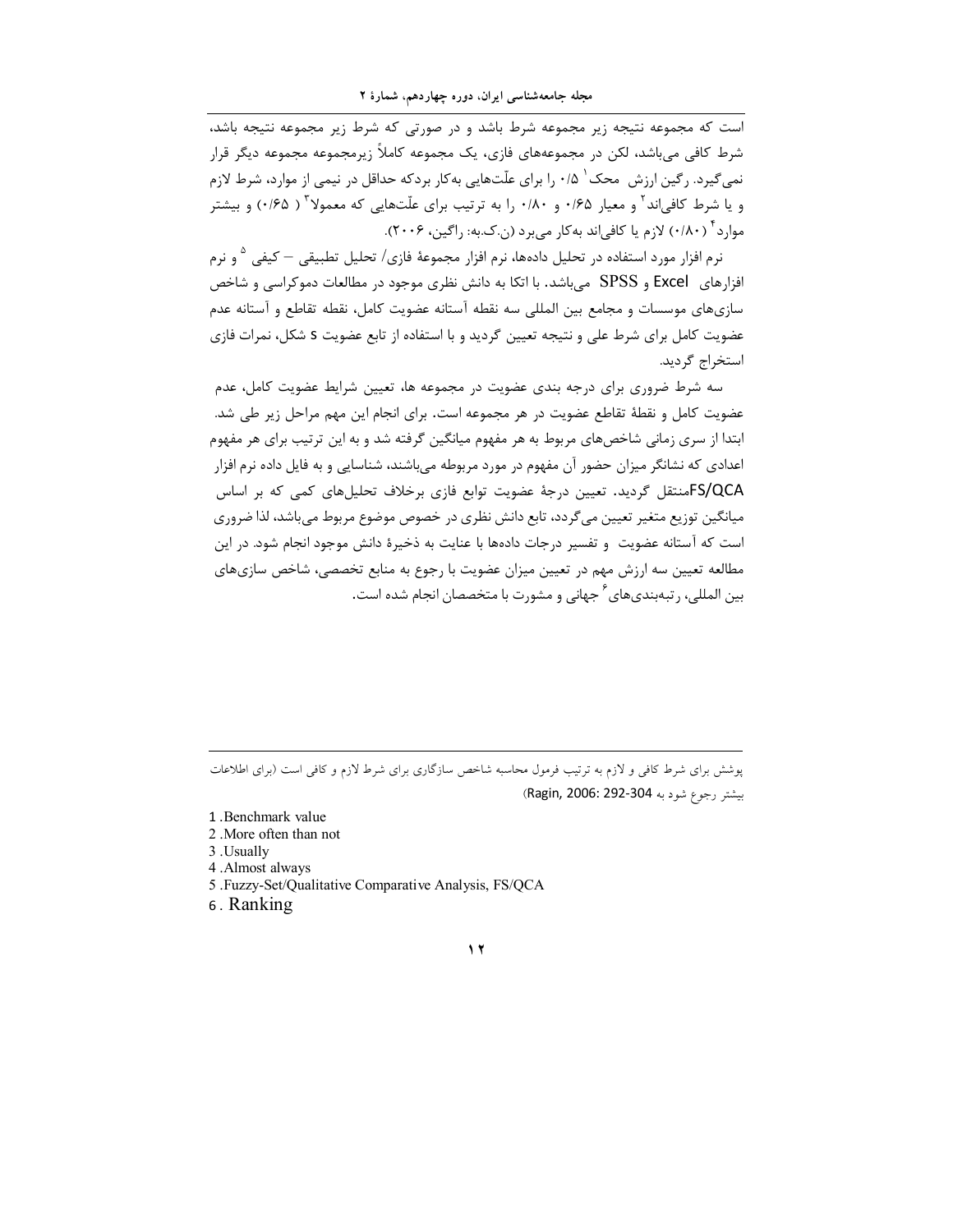| جدول شماره ۱. درجه بندی عضویت در مجموعهها                   |               |                          |                                                          |
|-------------------------------------------------------------|---------------|--------------------------|----------------------------------------------------------|
| عدم عضویت کامل در مجموعه <sup>۳</sup>                       | نقطه<br>تقاطع | عضویت کامل در<br>مجموعه' | شرط /نتيجه                                               |
| ۰۳ ( امتياز بندى موسسهpolity ؛<br>فازی سازی دموکراسی ساعی…) |               |                          | دموکراسی<br>(دامنه شاخص: ١٠<br>$(- \setminus \cdot \cup$ |
| ۲۶/۸۱ (بر اساس نظرات<br>كارشناسي متخصصان)                   | ۳۹/۵۳         | ۴۱/۳۳                    | مشاركت مدنى<br>(دامنه ۲۴/۲۴ تا ۴۸)                       |
| ۴/۹ (بر اساس نظرات<br>كارشناسي متخصصان)                     | ۵/۵۹          | 9/1                      | نفع جمعي<br>(دامنه ٣/٢ تا ٩/٣۶)                          |
| ۷/۳۴ (بر اساس نظرات<br>كارشناسي متخصصان)                    | <b>Y/AY</b>   | 8167                     | اعتماد متقابل                                            |
| ۴۱/۲ (بر اساس نظرات<br>كارشناسي متخصصان)                    | ٣٧            | ٢                        | اعتماد نهادى<br>(4/2 7.7 7.7)                            |

تحلیل فازی رابطه سرمایه اجتماعی و ....<br>-<br>ما شعاره ( درجه بندی عفرورت در ۱۵۵۵

برای ساختن تابع عضویت فازی و به منظور عملی ساختن تبدیل ریاضی برچسبهای زبانی، یک مجموعه نه ارزشی با برچسبهای زبانی فاصلهای تعریف و برای هر برچسب یک درجه عضویت اختصاص داده شده است.

| نمرات فازي             | برجسب زباني                   | نمرات فازى                 | برچسب زبانی                   |
|------------------------|-------------------------------|----------------------------|-------------------------------|
| $0/249 \leq x < 0/439$ | ييشٽر ييرون تا<br>درون مجموعه | $0/973 \le x$              | عضويت كامل                    |
| $0/083 \leq x < 0/249$ | ييشتر بيرون از<br>مجموعه      | $0/917 \le x$<br>< 0/973   | آستانة عضويت<br>كاءل          |
| $0/027 \leq x < 0/083$ | آستانة عدم<br>عضويت كامل      | $0/75 \leq x$<br>$<$ 0/917 | ييشتر درون<br>مجموعه          |
| x < 0/027              | عدم عضويت<br>كاءل             | $0/561 \le x$<br>< 0/75    | ييشٽر درون تا<br>ييرون مجموعه |
|                        |                               | $0/439 \le x$<br>< 0/561   | نقطة كذار                     |

جدول شماره ۲. ارزشهای فازی

1. Full membership

2. cut-point

3. Non-fullmembership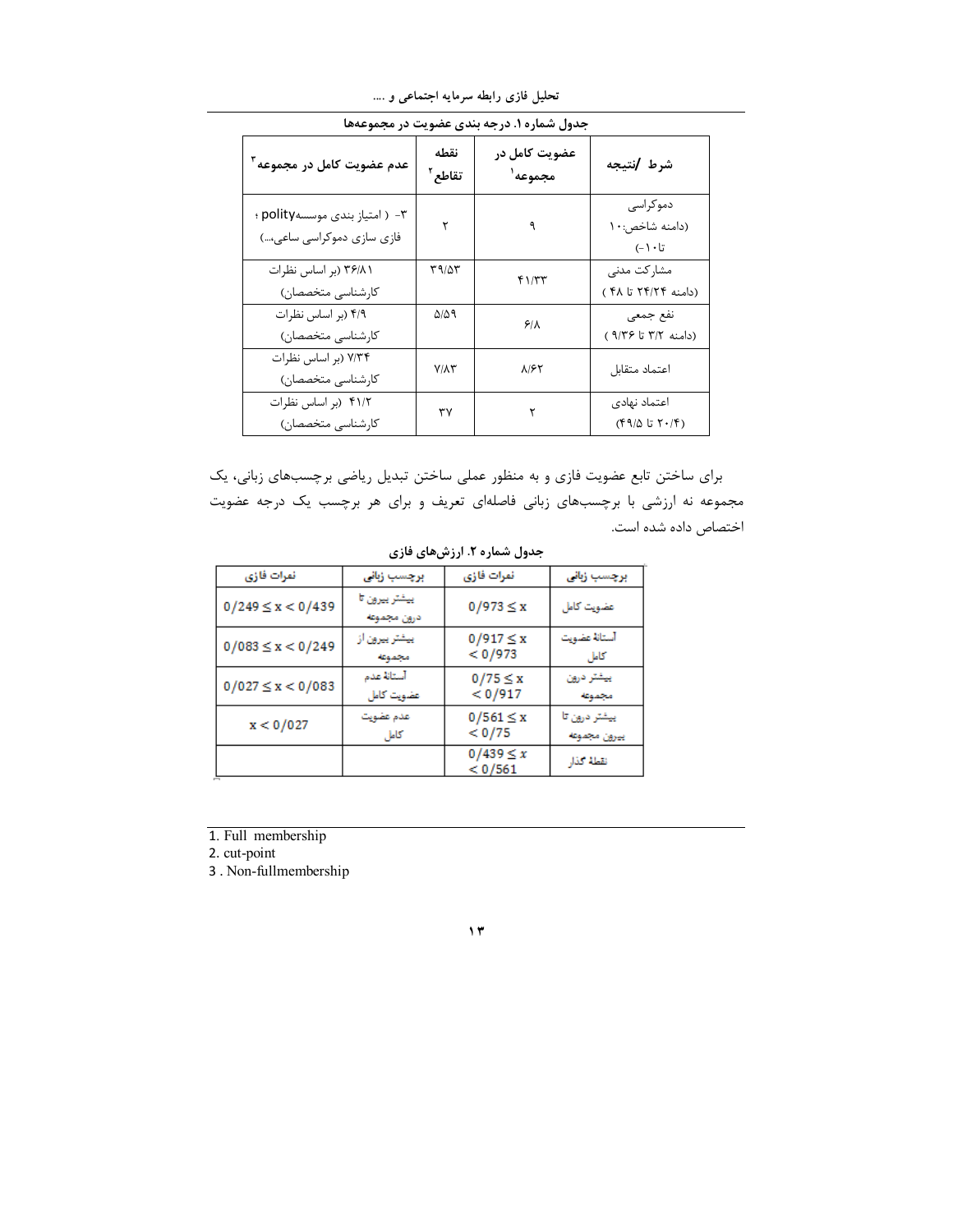## اعتبار و پایایی

رای برآورد اعتبارتجربی معرفها به دو شیوه زیر عمل شده است: ١- داوری اجتماع علمی ٢ و شاهدان عيني ٢- استفاده از تحليل عامل. اعتبار تجربي معرفها از طريق تحليل عامل مطالعه شده است. تحلیل عامل تکنیک آماری مناسب برای ارزیابی اعتبارتجربی است. اگر بار عاملی همه معرفها با یکی از رو های دوران مانند واریماکس<sup>٬</sup> رضایت بخش و مقدار KMO٬ ۱۷، KMO٬ باشد، در این صورت می توان بر اعتبار معرفهای تجربی اعتماد کرد.

| Sig.     | KMO                         | <b>Scales</b> | Sig.     | KMO                         | <b>Scales</b>   |
|----------|-----------------------------|---------------|----------|-----------------------------|-----------------|
| $\cdots$ | $\cdot$ /9).                | اعتماد نهادى  | $\cdots$ | $\cdot$ /Y $\wedge$ $\cdot$ | مشا, کت<br>مدنى |
| $\cdots$ | $\cdot$ / $\vee$ 9 $\wedge$ | دموکراسے      | $\cdots$ | .1199                       | نفع جمعى        |
|          |                             |               | $\cdots$ | ۱۹۶۵.                       | اعتماد متقابل   |

جدول شماره۳. نمرات عاملی معرفها

میزان پایایی از طریق ضریب پایایی <sup>۲</sup> به دست میآید که به آن تحلیل پایایی <sup>۳</sup>نیز اطلاق میشود. محاسبه ضریب پایایی ضروری است. مقدار این ضریب بین صفر تا یک متغیر است. تکرار آزمون همیشه امکان پذیر نیست، معمولا برای تعیین پایایی ابزار اندازهگیری از روش آلفای کرونباخ<sup>۲</sup> استفاده میشود. هر چه سوالات و گویههای یک مقیاس اندازه گیری با یکدیگر سازگارتر باشند، آن مقیاس پاياتراست.

| جدول شماره۴. ضرایب پایایی   |               |                             |                     |
|-----------------------------|---------------|-----------------------------|---------------------|
| Reliability<br>Coefficients | <b>Scales</b> | Reliability<br>Coefficients | Scales              |
| ٨۵                          | اعتماد نهادى  | ۹۵                          | مشاركت<br>۔<br>مدنی |
| ۸۲                          | دموکراسی      | ۸۶                          | نفع جمعى            |
|                             |               |                             | اعتماد              |
|                             |               | ٧۶                          | متقابل              |

شواهد تجربی نشان می دهند که هر یک از مقیاسها از پایایی بسیار خوبی برخوردارند.

1. Varimax Rotation

2. Reliability coefficient

3 .Reliability Analysis

4.Alpha (Cronbach)

#### $\sqrt{t}$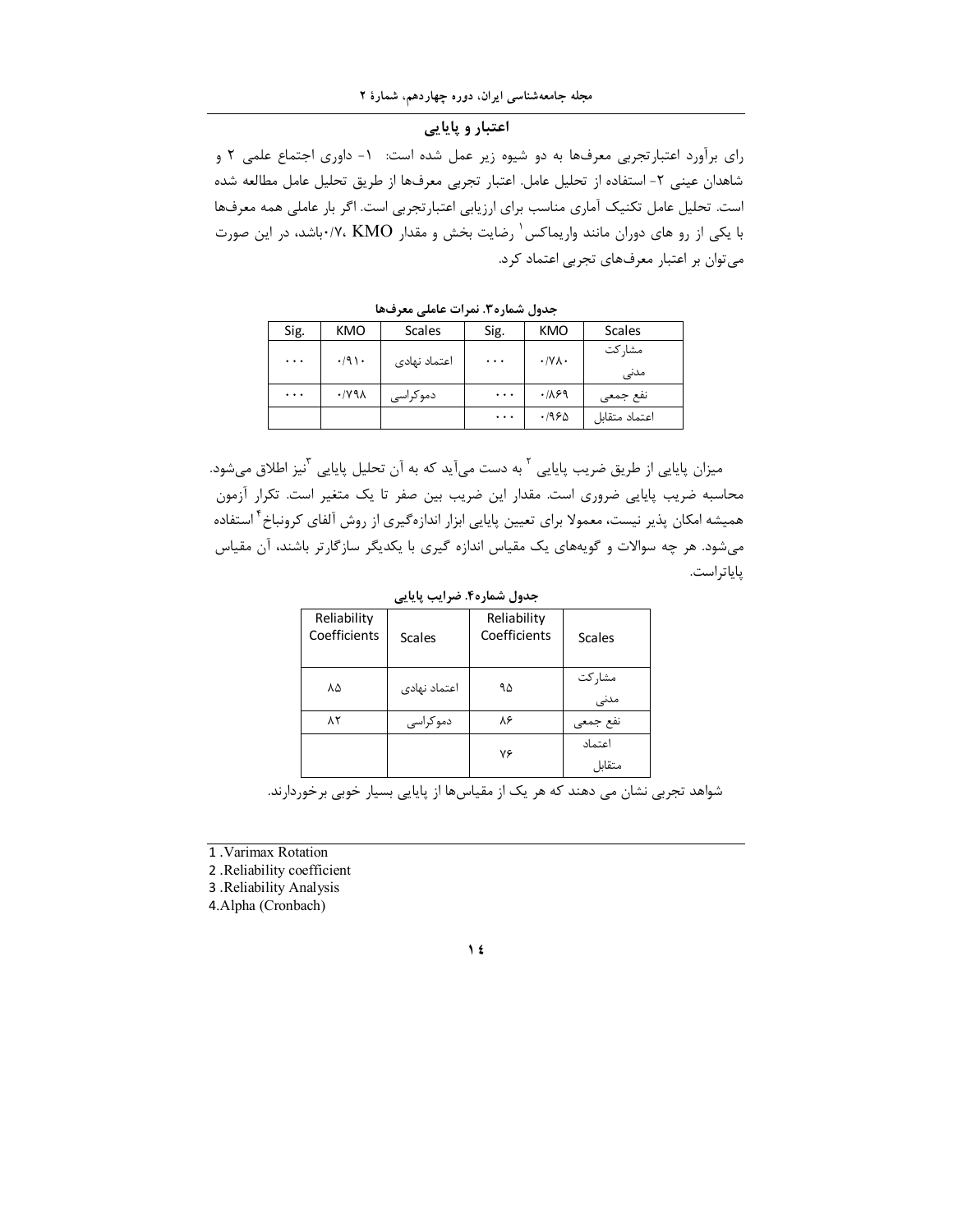#### نتايج توصيفي

یافتههای تجربی نشان میدهد میانگین درجه عضویت فازی در مجموعه کشورهای دارای مشارکت مدنی بالا برابر ۰/۴۸ است که پایین تر از نقطهٔ گذار فازی است، انحراف معیار فازی مشارکت مدنی ۰/۳۸، بیشترین درجه عضویت فازی ۰/۹۹۹ و کمترین درجه عضویت فازی ۰/۰۰۱۶ است. میانگین درجه عضويت فازي مجموعه كشورهاي داراي جمع گرايي بالا ۵۲٪، انحراف معيار فازي نفع جمعي ۰/۳۹، بیشترین درجه عضویت فازی ۰/۹۹۹ و کمترین درجه عضویت فازی، ۱/۱۸ E-06 یا ۰/۰۰۰۰۰۱۱۸ است. میانگین درجه عضویت فازی در مجموعه کشورهای دارای اعتماد بین شخصی بالا ۰/۵۰، انحراف معیار فازی ۰/۳۸ و بیشترین درجه عضویت فازی ۰/۹۹۹ و کمترین درجه عضویت فازی اعتماد بین شخصی ۰/۰۰۱ است. میانگین درجه عضویت فازی مجموعه کشورهای دارای اطمینان بالا به نهادها ۰/۳۴ است که پایین تر از نقطهٔ گذار فازی است و انحراف معیار فازی آن، ۰/۲۶ است. مجموعه کشورهای دارای نظام سیاسی دموکراتیک با بیشترین درجه عضویت فازی ۹۸۱/ ۰ و کمترین درجه عضویت فازی۰/۰۰۰۷ دارای میانگین درجه عضویت فازی ۰/۵۷ است که بالاتر نقطهٔ گذار فازی است و انحراف معیار فازی این مجموعه ۰/۳۷ است که نشان دهنده پراکندگی ۳۷ درصد داده ها در اطراف نقطه میانگین فازی است.

| تعداد<br>كشورها | انحراف<br>معيار فازي | ميانگين درجه<br>عضويت فازى | كمترين درجه<br>عضويت فازي          | بيشترين درجه<br>عضويت فازى | مجموعه                   |
|-----------------|----------------------|----------------------------|------------------------------------|----------------------------|--------------------------|
| ۶۳              | $\cdot$ /۳ $\Lambda$ | $.$ /۴ $\Lambda$           | $\cdot/\cdot\cdot$ \ $\epsilon$    | .1999                      | مشار کت مدنی<br>بالا     |
| ۶۴              | $\cdot$ /۳۹          | .7057                      | 1.18 E-06                          | .7999                      | نفع جمعي بالا            |
| ٧٣              | $\cdot$ /۳ $\Lambda$ | $\cdot/\Delta$             | $\cdot/\cdot\cdot$                 | .1999                      | اعتماد متقابل<br>УL      |
| ۶۲              | .179                 | .77                        | $\cdot/\cdot \setminus \cdot \vee$ | .7990                      | اعتماد بالا به<br>نهادها |
| ٧٧              | $\cdot$ /۳Y          | $\cdot$ /5Y                | $\cdot/\cdot\cdot\cdot$ Y          | .79                        | نظام سياسى<br>دموكراتيك  |

جدول شماره۵. آماره های توصیفی

جدول شماره ۶ پراکنش کشورها را بر حسب درجه عضویت در مجموعه کشورهای دموکراتیک نشان میدهد. بر اساس بررسی دادههای موجود، کشورها با برچسب زبانی مربوطه دسته بندی شده اند. بر این اساس، کشورهایی که در گروه اول واقع شدهاند، کشورهایی هستند که بر اساس

 $\Delta$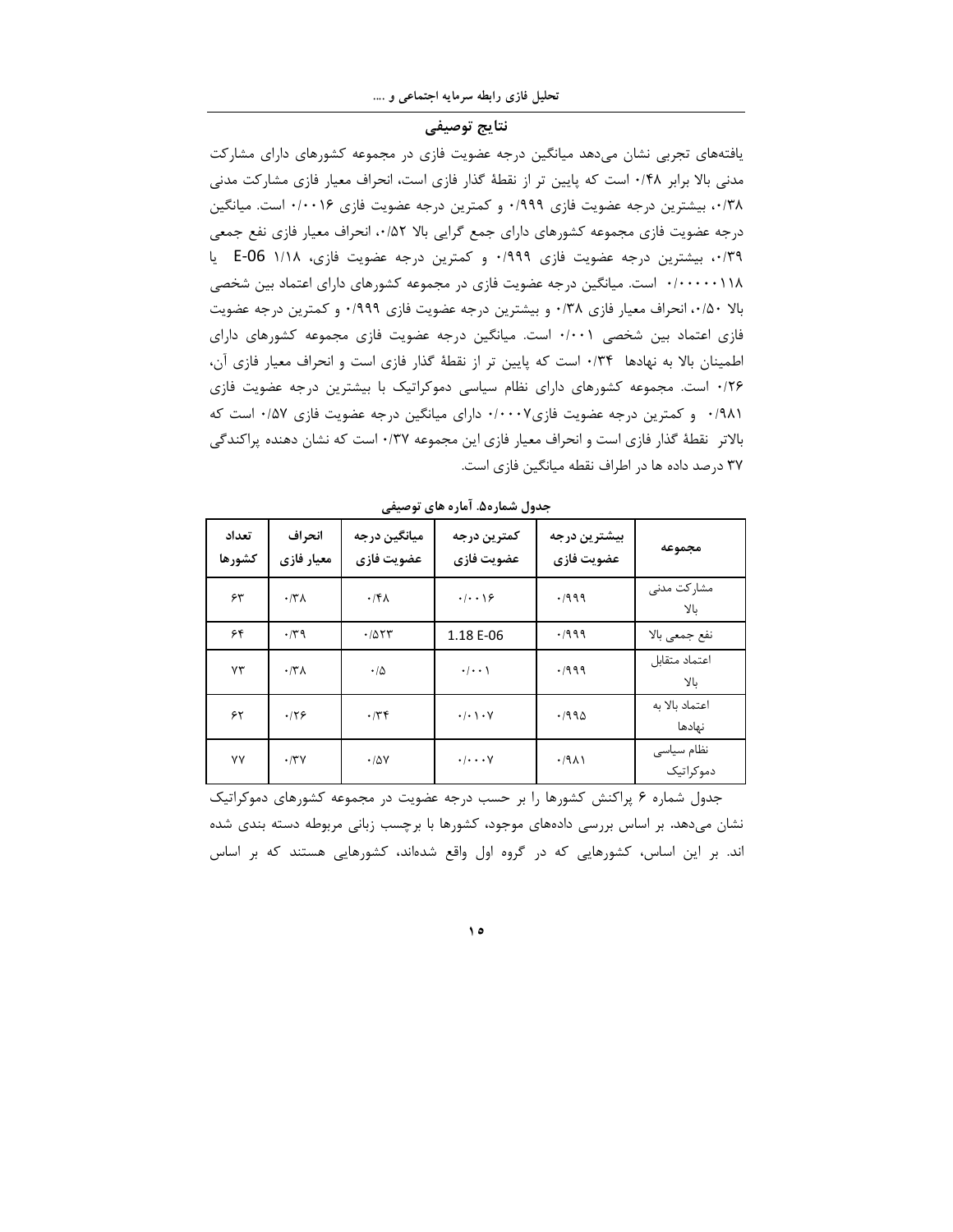شاخصهای دموکراتیک، کاملا دموکراتیک می باشند. کشورهای گروه دوم کشورهاییاند که عضو کامل مجموعه کشورهای دموکراتیک نیستند، اما در آستانه عضویت کامل قرار دارند. کشورهای گروه سوم کشورهاییاند که عمدتاً دارای شاخصهای دموکراتیک هستند. کشورهای واقع در گروه چهارم کشورهایی هستند که هم دارای شاخصهای دموکراتیک هستند و هم دارای شاخصهای غیر دموکراتیک؛ ولی در مقام داوری، بیشتر عضو مجموعه کشورهای دموکراتیک محسوب می گردند. کشورهای گروه پنجم کشورهایی|ند که در فازی ترین حالت واقع هستند و از بیشترین ابهام برای عضویت در هر یک از دو مجموعه دموکراتیک یا غیر دموکراتیک برخوردار میباشند. کشورهایی که از دسته ششم به بعد واقع گردیدند، عضویت ضعیفی در مجموعه کشورهای دموکراتیک دارند و به عبارتی عضو مجموعه کشورهای غیردموکراتیک هستند، کشورهای گروه ششم دارای شاخصهای دموکراتیک هستند، ولی در مقام مقایسه این کشورها را باید بیشتر عضو مجموعه کشورهای غیردموکراتیک دانست تا عضو مجموعه کشورهای دموکراتیک. کشورهای دسته هفتم بیشتر عضو مجموعه کشورهای غیردموکراتیک هستند.

| نام كشورها                                                                                                                                                          | چگونگی عضویت             | گروه |
|---------------------------------------------------------------------------------------------------------------------------------------------------------------------|--------------------------|------|
| استراليا، كانادا، قبرس،جمهوري چک، فنلاند، آلمان، مجارستان، ايتاليا،<br>ژاپن، هلند، لهستان، سوئد، انگلستان، ايالات متحده، اروگوئه، نيوزيلند،                         | كاملا دموكراتيك          |      |
| دومينيكن، السالوادور، استونى، فرانسه، نيكاراگوئه، فيليپين، رومانى،<br>صربستان، آفريقاي جنوبي، تايوان، تركيه، بلغارستان، لتوني، اسلواكي، برزيل،                      | عمدتا دموكراتيك          |      |
| آلبانی، بنگلادش، بوسنی، گرجستان، مالی، پرو، روسیه، کلمبیا،<br>السالوادور، مولداوي، ونزوئلا                                                                          | بيشتر دموكراتيك          | ٣    |
| ارمنستان، غنا، مالزي                                                                                                                                                | کم و بیش دموکراتیک       | ۴    |
| پاکستان                                                                                                                                                             | بينابين                  | ۵    |
| كنگو                                                                                                                                                                | کم و بیش<br>غيردموكراتيك | ۶    |
| الجزاير، نيجريه، سنگاپور، سومالي                                                                                                                                    | بيشتر غيردموكراتيك       | ٧    |
| ايران، اردن، تاجيكستان، تانزانيا، تونس، يمن، يوگسلاوي                                                                                                               | عمدتا غيردموكراتيك       | ٨    |
| أذربايجان، چين، مصر، قزاقستان، ليبي، مراكش، ميانمار، عمان، قطر،<br>رواندا، عربستان سعودي، سودان، سوريه، تركمنستان، امارات متحده عربي،<br>ازبكستان، ويتنام، زيمبابوه | كاملا غيردموكراتيك       | ٩    |

جدول شماره ۶. عضویت کشورها در مجموعه کشورهای دموکراتیک ( تعداد کشورها=۷۷)

منبع: محاسبات نويسندگان مقاله

 $\mathbf{1}$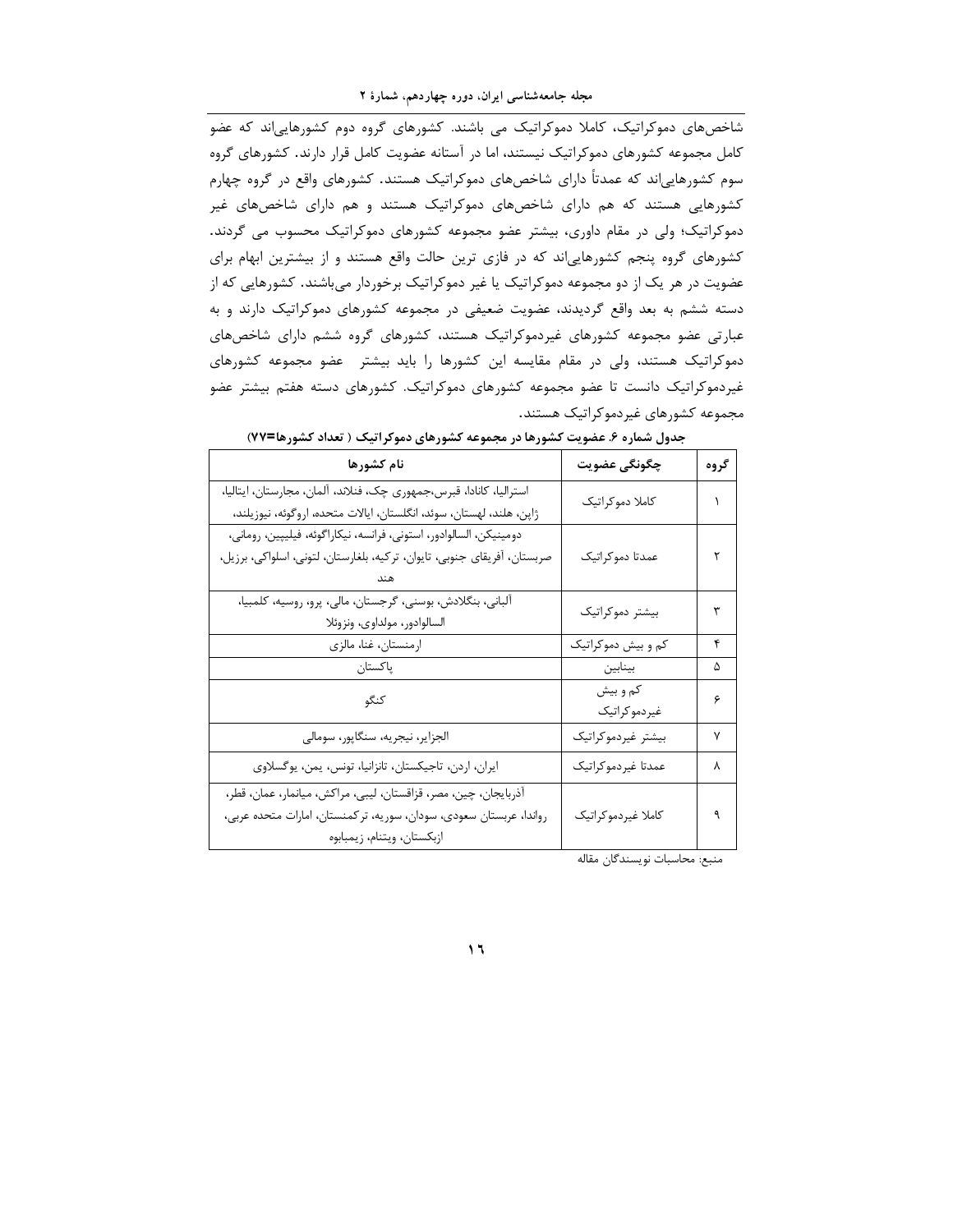تحلیل فازی رابطه سرمایه اجتماعی و ….

دسته هشتم کشورهایی اند که در آستانه عدم عضویت کامل در مجموعه کشورهای دموکراتیک قرار دارند. دسته نهم کشورهایی هستند که عدم عضویت کامل در مجموعه کشورهای دموکراتیک دارند. شواهد تجربی میزان اعتماد متقابل افراد جامعه به یکدیگر در جدول شماره ۷ منعکس شده است.

پس از شاخص سازی مشارکت مدنی کشورها و دسته بندی آنها در جداول عضویت، نتایج به دست آمده با پیشینه نظری تحقیق همخوانی نداشت و نوعی درهم تنیدگی و تناقض آشکار با مبانی نظری به چشم می خورد، به گونهای که کشورهای آفریقایی در درجات بالای جدول قرار گرفته و کشورهای اروپایی در درجات پایین قرار میگرفتند، با مراجعه مجدد به مجموعه سوالاتی که مرجع اصلی برای شاخص سازی بودند و مقایسه نمرات آنها مشاهده گردید که برخی از کشورها در سنجه هایی که میزان عضویت در نهادهای دینی و مذهبی را مورد سنجش قرار میداد، نمرات بالایی به دست آورده بودند؛

| اسامى كشورها                                                                                                                 | نوع عضويت                       | گروه |
|------------------------------------------------------------------------------------------------------------------------------|---------------------------------|------|
| آلمان، اندونزی، ایالات متحده، تایلند، ژاپن، کانادا، استرالیا، سوئد،<br>سوئیس، فنلاند، کره جنوبی، نیوزلند، هلند، هند، هنگ کنگ | اعتماد متقابل كامل              |      |
| اردن، چین، اسپانیا، انگلیس، اوکراین، ایتالیا، تایوان، جمهوری<br>چک، روسیه، مجارستان                                          | اعتماد متقابل بسيار بالا        | ٢    |
| جمهوري دومينيكن، مصر                                                                                                         | اعتماد متقابل بالا              | ٣    |
| آلباني، پاكستان، ارمنستان، ايران، اسلواكي، اوروگوئه، بلغارستان،<br>كرواسى                                                    | اعتماد متقابل کم و بیش          | ۴    |
| اتيوپى، مكزيک                                                                                                                | اعتماد متقابل متوسط             | ۵    |
| استونى، بلاروس، بنگلادش، فرانسه                                                                                              | اعتماد متقابل کم و بیش<br>پايين | ۶    |
| أذربايجان،أرژانتين، أفريقاي جنوبي، أندورا، روماني،گرجستان،<br>مالى، مراكش، مولدوى                                            | اعتماد متقابل پايين             | ٧    |
| اسلوني، السالوادور، بوركينوفاسو، صربستان، قرقيزستان، گواتمالا،<br>ونزوئلا، تركيه، قبرس، برزيل                                | اعتماد متقابل بسيار پايين       | ٨    |
| اوگاندا، پرتوريكو، پرو، تانزانيا، رواندا، زامبيا، زيمباوه، غنا،<br>فيليپين، الجزاير، مالزي،  مقدونيه                         | اعتماد متقابل كاملا پايين       | ٩    |

جدول شماره ۷. درجه بندی عضویت کشورها در مجموعه اعتماد متقابل بالا( تعداد کشورها=۷۳)

منبع: محاسبات نويسندگان مقاله

 $\gamma$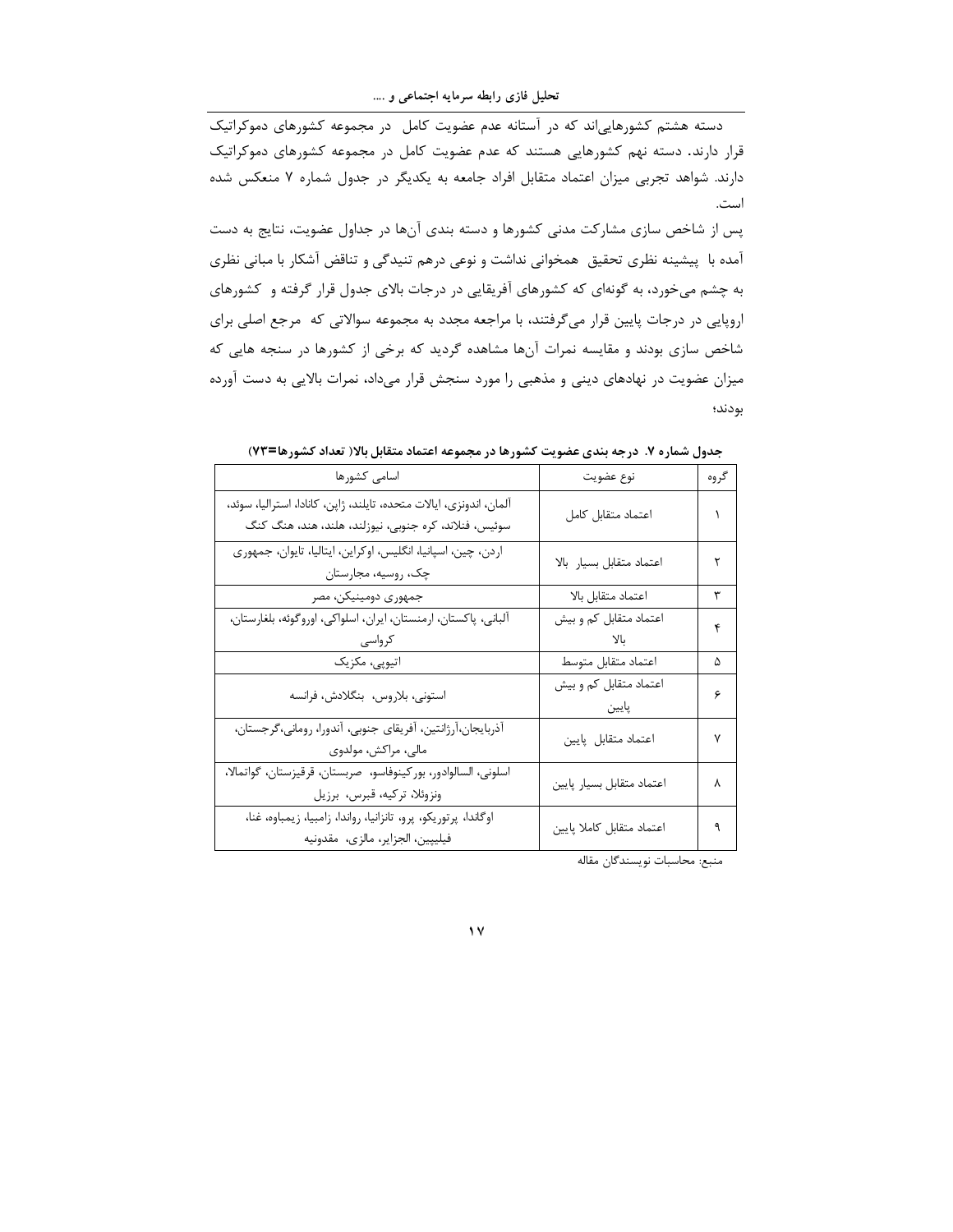← در حالی که نمرات آنها در سایر سوالات که مربوط به عضویت در سایر نهادهای مدنی بود، بسیار پایین بود و از آنجا که در محاسبه شاخص مشارکت مدنی و پس از تعیین وزنهای هر یک از مولفه ها از روش تحلیل مولفه های اصلی، وزن مربوط به این سوال برای چنین کشورهایی بالا به دست آمده بود و برای سایر سوالات پایین، در نتیجه در چنین مواردی شاخص مشارکت مدنی به صورت کاذب، بیشتر از میانگین سایر مولفهها افزایش یافته و نتایج غیر واقعی را به بار آورده بود. در نتیجه با حذف چنین مولفه هایی از شاخص و شاخص سازی مجدد، نتایج چگونگی عضویت کشورها در مجموعه کشورهای دارای مشارکت مدنی بالا به شکل جدول شماره ۸ تغییر یافت.

### جدول شماره ۸. درجه بندی عضویت کشورها در مجموعه کشورهای دارای مشارکت مدنی (تعداد كشورها=۶۳)

| اسامی کشورها                                                                                                   | نوع عضويت                     | گروه |
|----------------------------------------------------------------------------------------------------------------|-------------------------------|------|
| جمهوری دومینیکن، انگلستان، سوئد، سوییس، هند، اندونزی، نیوزیلند، ایالات<br>متحده، مالزی                         | مشاركت مدنى كامل              |      |
| ارمنستان، اتيوپي، غنا، مالي، نيجريه، رواندا، زامبيا، آندورا، بوسني، آفريقاي<br>جنوبي، هلند                     | مشاركت مدنى بسيار<br>بالا     |      |
| مكزيك، تايلند، فنلاند                                                                                          | مشاركت مدنى بالا              | ٣    |
| بنگلادش، برزیل، اردن، صربستان، فرانسه، ألمان، كره جنوبي                                                        | مشارکت مدنی کم و<br>بيش بالا  | ۴    |
| تانزانيا، ونزوئلا، قبرس                                                                                        | مشاركت مدنى متوسط             | ۵    |
| ايران، مقدونيه، پرو                                                                                            | مشارکت مدنی کم و<br>بيش پايين | ç    |
| السالوادور، تايوان، اسپانيا                                                                                    | مشاركت مدنى پايين             | ٧    |
| آلبانی، آرژانتین، چین، مولداوی، فیلیپین، لهستان، اسلواکی، اوگاندا، اروگوئه،<br>اسلونى، چک                      | مشارکت مدنی بسیار<br>پايين    | Λ    |
| روسيه، آذربايجان، بلاروس، كلمبيا، مصر، استونى، گرجستان، ليتوانى، مراكش،<br>روماني، اكراين، بلغارستان، مجارستان | مشاركت مدنى كاملا<br>پايين    |      |

منبع: محاسبات نويسندگان مقاله

نتايج بررسي ميزان نفع جمعي در كشورهاي مختلف، در جدول۹ منعكس گرديده است. شواهد تجربی چگونگی عضویت کشورها در مجموعه کشورهای دارای اعتماد بالا به نهادها در جدول شماره ١٠ منعكس شده است.

 $\Lambda$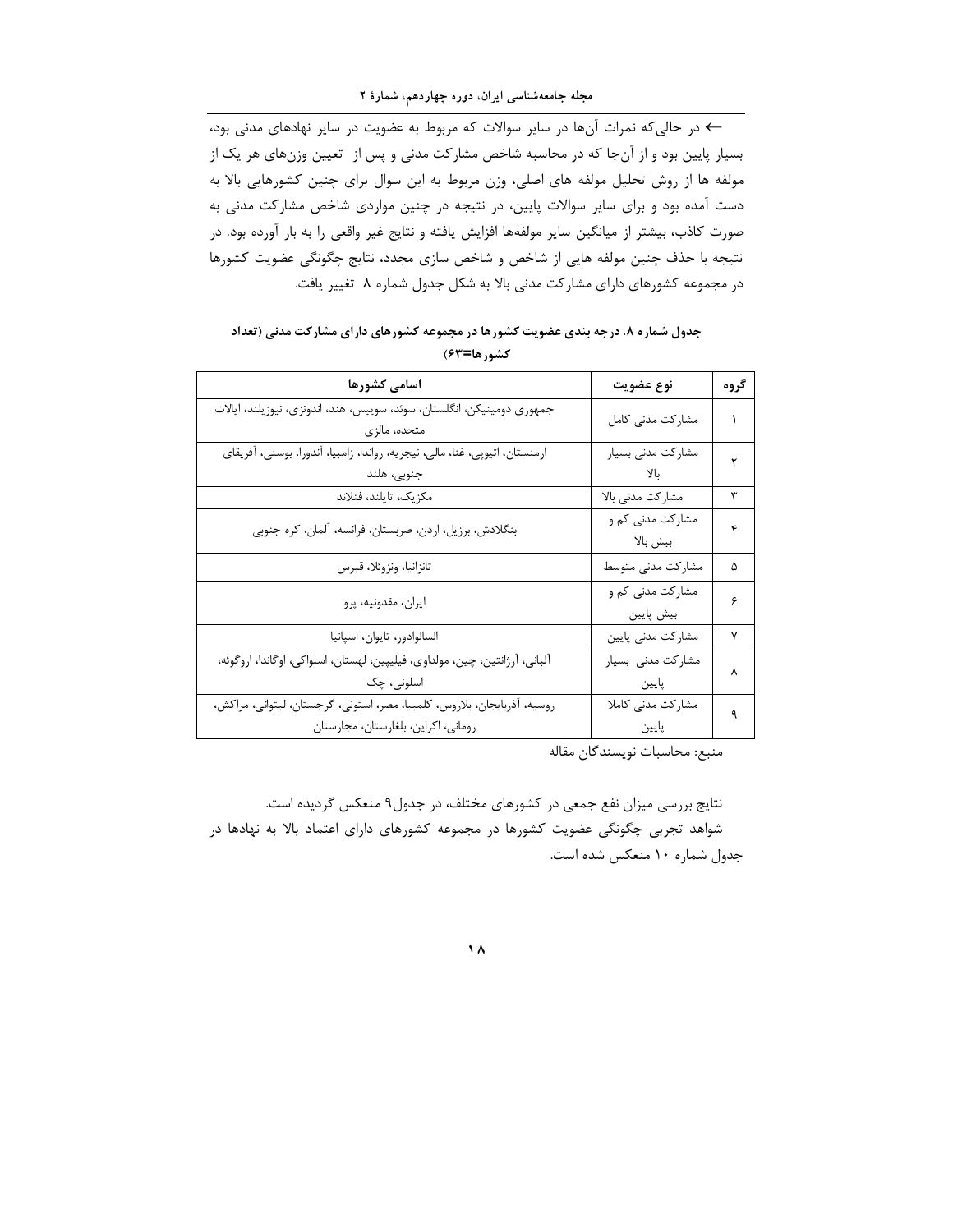# جدول شماره ۹. درجه بندی عضویت کشورها در مجموعه کشورهای با نفع جمعی بالا (تعداد كشورها=64)

| اسامی کشورها                                                                    | نوع عضويت       | گروه      |
|---------------------------------------------------------------------------------|-----------------|-----------|
| بنگلادش، بوسنی، سوئد، نیوزیلند، سوئیس، دومنیکن ،آمریکا، کانادا، استرالیا، هلند، | نفع جمعي كامل   | $\lambda$ |
| تركيه، ايتاليا، ژاپن                                                            |                 |           |
| مصر، مراکش، غنا، زمیباوه، اتیوپی، اردن، ویتنام، اندونزی، فنلاند، کره جنوبی،     | نفع جمعي بسيار  | ۲         |
| اسپانيا، پاکستان، مراکش، چين،                                                   | بالا            |           |
| نيجريه، انگلستان، السالوادور، مجارستان، هند                                     | نفع جمعي بالا   | ٣         |
| ايران، آرژانتين، قبرس                                                           | نفع جمعى<br>تا  | ۴         |
|                                                                                 | حدودى بالا      |           |
| آلمان، گرجستان                                                                  | بينابين         | ۵         |
| الجزاير، كلمبيا، بلغارستان                                                      | نفع جمعي تا حدي | ۶         |
|                                                                                 | پايين           |           |
| آندورا، گواتمالا، فرانسه                                                        | نفع جمعي پايين  | ٧         |
| عربستان سعودي، مالزي، بلاروس، استوني، قرقيزستان                                 | نفع جمعي بسيار  | Υ         |
|                                                                                 | پايين           |           |
| اوگاندا، ارمنستان،آذربایجان، برزیل، لاتویا، اوکراین، زامبیا، مکزیک، مولداوی،    | نفع جمعي كاملا  | ٩         |
| فیلیپین، روسیه، صربستان، اسلواکی، تایلند، چک                                    | پایین           |           |

منبع: محاسبات نويسندگان مقاله

 $\sqrt{9}$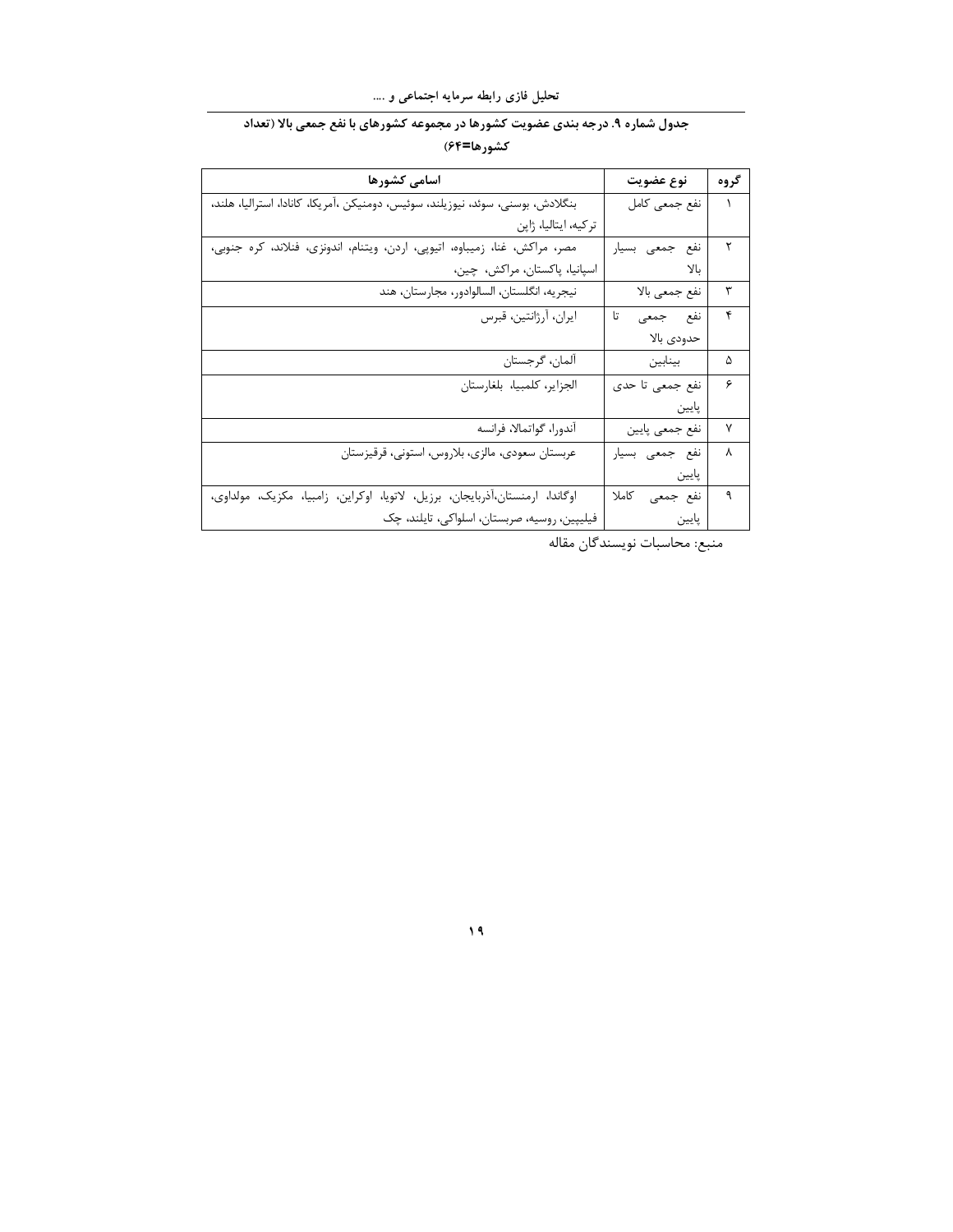# جدول شماره ۱۰. درجه بندی عضویت کشورها در مجموعه کشورهای با اعتماد نهادی بالا به نهادها(تعداد کشورها=۶۲)

| كشورها                                                                               | نوع عضويت         | گروه |
|--------------------------------------------------------------------------------------|-------------------|------|
| بنگلادش، هنگ کنگ، فنلاند ، کره جنوبی، سوئد، ترکیه، هند،مالزی، آفریقای جنوبی،         | اعتماد كامل به    |      |
|                                                                                      | نهادها            |      |
| اردن، چین، مالی، فیلیپین، ویتنام، زیمباوه، اوگاندا، تانزانیا، سوئیس، بوسنی، اندونزی، | اعتماد بسيار بالا |      |
| مجارستان                                                                             | به نهادها         |      |
| نيجريه، استونى،                                                                      | اعتماد بالا به    | ٣    |
|                                                                                      | نهادها            |      |
| آمريكا، ژاپن،                                                                        | اعتماد تا حدودى   | ۴    |
|                                                                                      | بالا به نهادها    |      |
| ايران، آذربايجان، موروكو، اسپانيا، انگلستان، فرانسه، پاكستان، تايلند، اوروگوئه       | بينابين           | ۵    |
| زامبيا، برزيل، بلاروس                                                                | اعتماد تا حدودى   | ۶    |
|                                                                                      | پایین به نهادها   |      |
| آلمان، آلباني، فرانسه، تايوان                                                        | اعتماد پایین به   | ٧    |
|                                                                                      | نهادها            |      |
| الجزاير، كلمبيا، گرجستان، لاتويا، مكزيك، لهستان                                      | اعتماد بسيار      | ٨    |
|                                                                                      | پایین به نهادها   |      |
| ونزوئلا، ارمنستان، دومنيكن، السالوادور، اتيوپي، گواتمالا، قرقيزستان، مولداوي، پرو،   | اعتماد كاملا      | ٩    |
| روماني، اسلوني، مقدونيه، صربستان                                                     | پایین به نهادها   |      |

منبع: محاسبات نويسندگان مقاله

## داوری در باب فرضیههای پژوهش

برای داوری درباره فرضیههای پژوهش، به وسیله شروط سازگاری و پوشش به داوری درباره آنها مىپردازيم:

| جدول شماره ۱۲. نتایج تحلیل علی روابط دو مجموعه اعتماد متقابل و دموکراسی |  |  |
|-------------------------------------------------------------------------|--|--|
|-------------------------------------------------------------------------|--|--|

| تحليل على شرط لازم        |          |                                                         |  |
|---------------------------|----------|---------------------------------------------------------|--|
| مجموعه معلول: دموکراسی    |          |                                                         |  |
| مجموعه شرط على مورد آزمون | ساز گاری | يوشش                                                    |  |
| اعتماد متقابل             | .554959  | $\cdot$ $\lambda$ $\lambda$ $\cdot$ $\lambda$ $\lambda$ |  |
|                           |          |                                                         |  |

 $\mathbf{y}$  .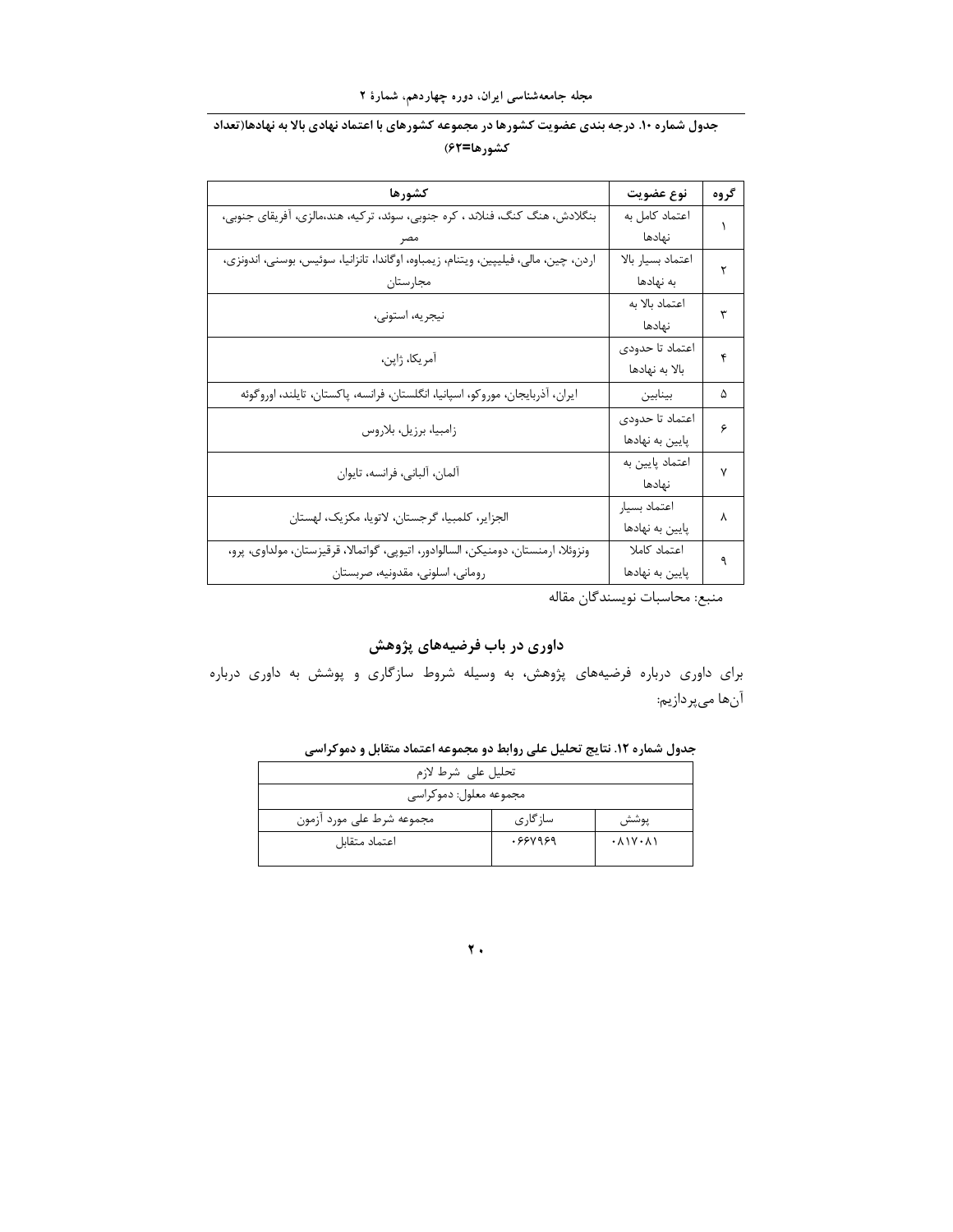تحلیل فازی رابطه سرمایه اجتماعی و ….

نتایج بررسی ها از رابطه بین اعتماد متقابل و دموکراسی نشان می دهد، شاخص سازگاری بین این دو مجموعه ۱۶۷۰ می باشد. این ارزش نشان می دهد اعتماد متقابل معمولا شرط لازم برای دموکراسی است. در صورتیکه به فایل دادهها رجوع شود و موارد ناسازگار بررسی گردد، نوعی همگونی در بین کشورهایی که با این رابطه علی ناسازگارند، مشاهده میگردد؛ به طوریکه کشورهای روسیه، آلبانی، اتریش، بلاوروس، بوسنی هرزگوین، کروواسی، بلغارستان، جمهوری چک، استونی، مجارستان، لیتوانی، مقدونیه، مولداوا، لهستان، رومانی، روسیه، صربستان و اسلونی کشورهایی هستند که در ضمن داشتن سطح دموکراسی بالا دارای اعتماد متقابل بسیار پایینی هستند، این موارد ناسازگار، کشورهایی هستند که میتوان به راحتی آنها را در بلوک شرق دسته بندی کرد. در صورتی که کشورهای بلوک شرق را از مجموعه کشورهای مورد بررسی حذف نماییم و به بررسی شرط سازگاری و پوشش بپردازیم، نتایج به گونهای معنادار تغییر می یابد. به طوریکه شرط سازگاری اعتماد متقابل و دموکراسی بدون کشورهای بلوک شرق ۰/۸۱۸۳۶۵ میباشد. این ارزش نشان میدهد ۸۱ درصد موردهای مطالعه شده، این ادعا را تایید می *ک*نند. بر این اساس می توان مدعی شد در بیشتر موارد<sup>\</sup> اعتماد متقابل شرطی لازم و نه کافی برای دموکراسی می باشد.

جدول شماره ۱۳. نتایج تحلیل علی روابط دو مجموعه اعتماد متقابل و دموکراسی بدون احتساب

| تحليل على شرط لازم     |          |                                                           |  |  |
|------------------------|----------|-----------------------------------------------------------|--|--|
| مجموعه معلول: دموكراسي |          |                                                           |  |  |
| مجموعه شرط على مورد    | ساز گاری | پوشش                                                      |  |  |
| ازمون                  |          |                                                           |  |  |
| اعتماد متقابل          | ۰/۸۱۸۳۶۵ | $\cdot$ / $\vee$ $\vee$ $\wedge$ $\wedge$ $\wedge$ $\vee$ |  |  |

کشورهای بلوک شرق

شاخص پوشش دو مجموعه اعتماد متقابل و دموکراسی، ۰/۷۲ میباشد که بیانگر میزان اهمیت اعتماداجتماعی برای دموکراسی است. اگر با استفاده از نمودار ون ٰ، رابطه بین این دو مجموعه نشان داده شود، ۷۲ درصد از فضای دموکراسی را اعتماد متقابل پوشش میدهد. در صورتی که نمودار رابطه زیر مجموعه فازی اعتماد متقابل برای دموکراسی را در کلیه کشورها و

1. Almost always

 $2. van$ 

 $\overline{Y}$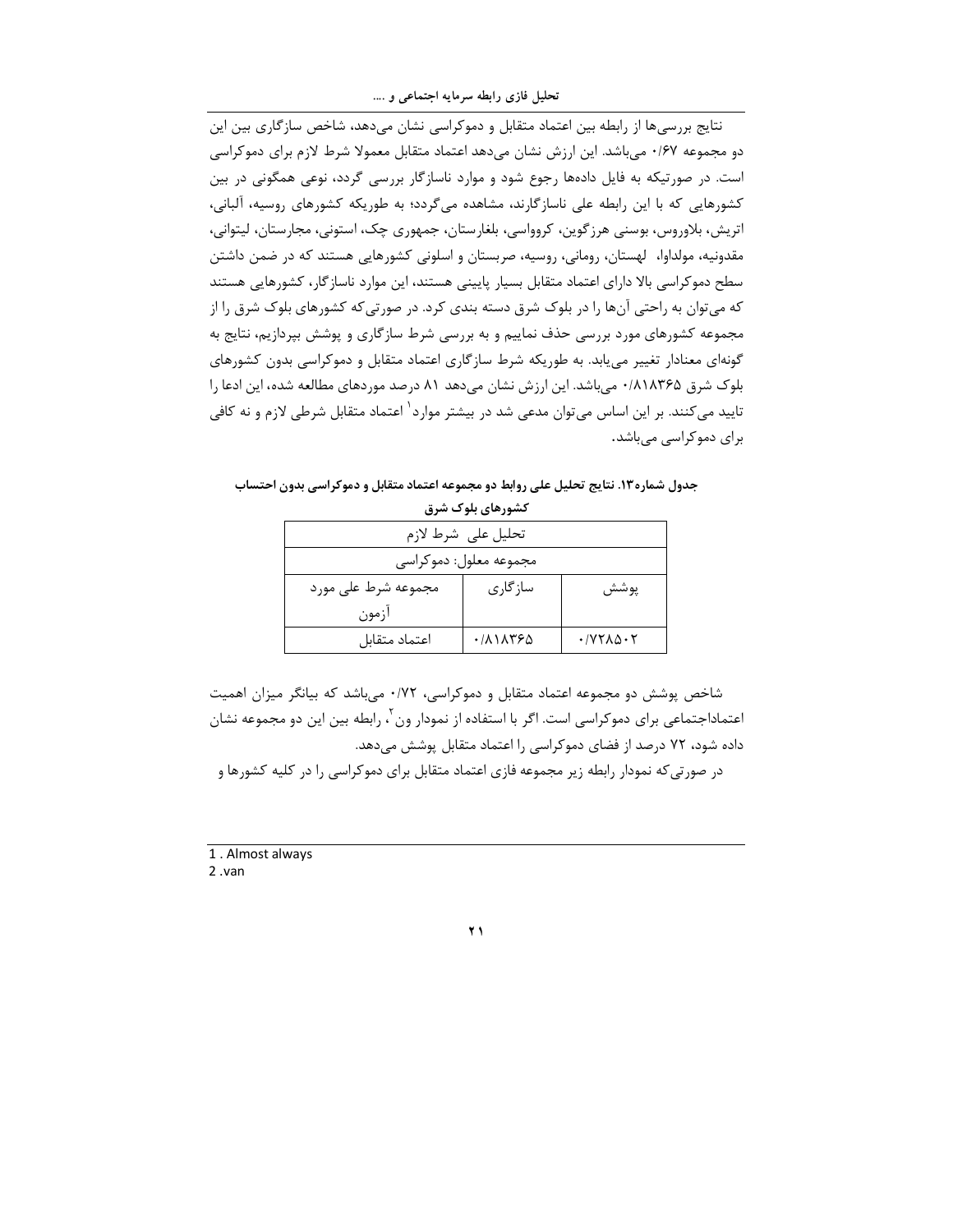

نمودار شماره ۱. دیاگرام ارتباط فازی زیرمجموعهای اعتماد متقابل و دموکراسی

با حذف کشورهای بلوک شرق ترسیم نماییم، مشاهده می شود که نوعی مثلث در زیر نیمساز اصلی تشکیل میشود که نشان دهنده آن ست که عضویت اعضا در مجموعه اعتماد متقابل بالا شرط علی لازم برای وقوع نتیجه دموکراسی میباشد.

فرضیه دوم: مشارکت مدنی شرط لازم برای وقوع دموکراسی است به گونهای که کشورهای دموکراتیک زیرمجموعه کشورهایی است که دارای مشارکت مدنی بالایی می باشند.

|                                              |                                                            | تحليل على شرط لازم                        |  |
|----------------------------------------------|------------------------------------------------------------|-------------------------------------------|--|
| مجموعه معلول: دموكراسي                       |                                                            |                                           |  |
| مجموعه شرط على مورد آزمون                    | ساز گاری                                                   | پوشش                                      |  |
| مشارکت در جامعه مدنی( کل کشورها)             | $. \triangle$ $\wedge$ $\wedge$ $\wedge$ $\wedge$ $\wedge$ | <b>AAA17A</b> .                           |  |
| مشارکت در جامعه مدنی (بدون کشورهای بلوک شرق) | $\cdot$ / $\vee$ $\circ$ $\cdot$ $\vee$ $\circ$ $\vee$     | $\cdot$ $/$ $\lambda$ $f$ $9$ $V$ $V$ $T$ |  |

جدول شماره ۱۳. نتایج تحلیل علی روابط دو مجموعه مشارکت مدنی و دموکراسی

نتایج بررسی شرط سازگاری و پوشش دو مجموعه مشارکت مدنی و دموکراسی نشان میدهد که شاخص سازگاری بین این دو مجموعه ۰/۵۸ است. این ارزش نشان میدهد که فقط ۰/۵۸ موردهای مطالعه شده، این ادعا را تایید میکنند که مشارکت مدنی بالا شرط لازم برای دموکراسی است؛ در صورتی که در سطح معناداری ۰/۱ یا احتمال خطای۱۰ درصد نسبت محک ` ۰/۶۵ برای شرط معمولاً لازم در نظر بگیریم و به جدول معناداری توزیعهای آزمون دوجملهای مراجعه کنیم، میبینیم که

1 .Benchmark proportion

 $\overline{y}$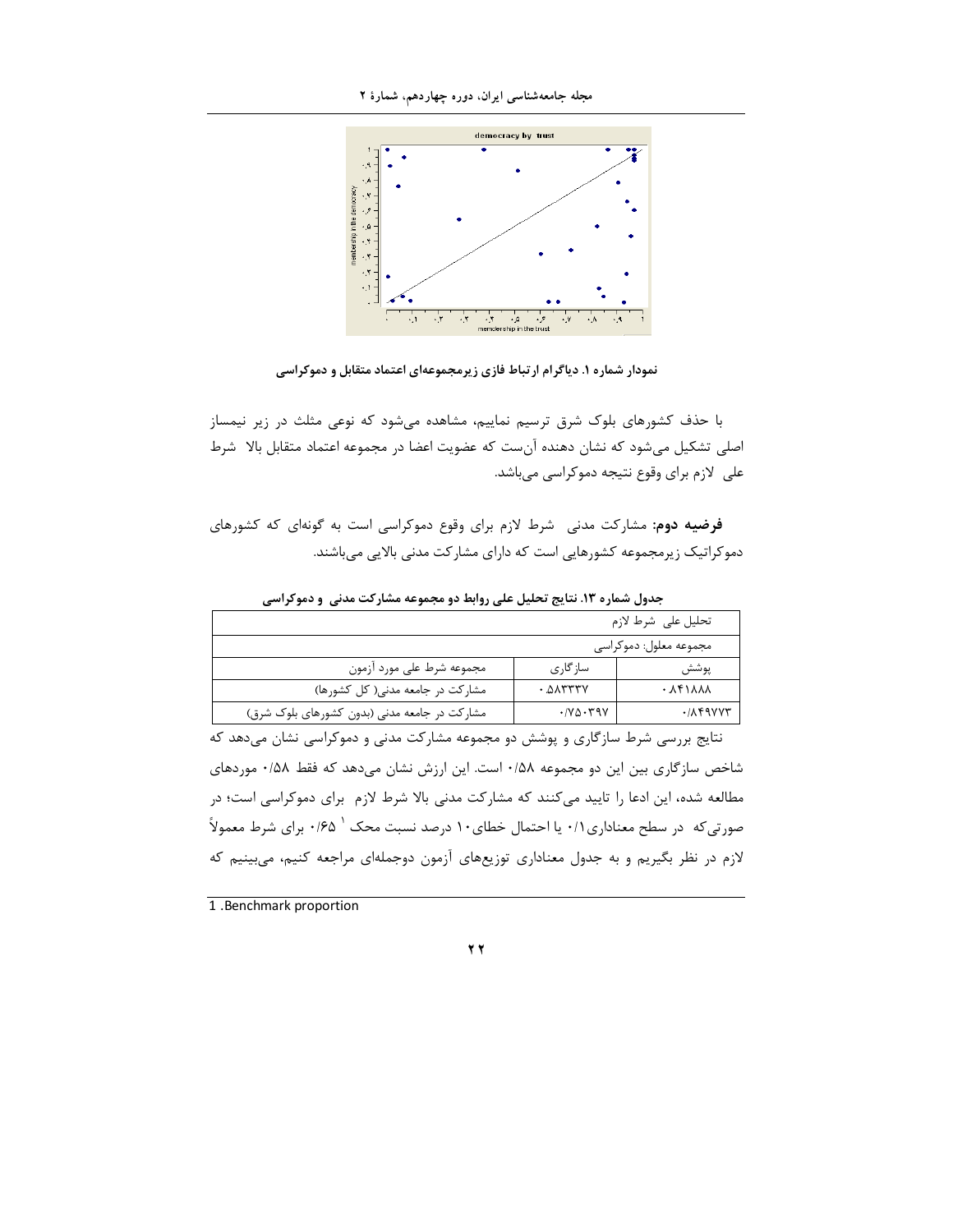تحلیل فازی رابطه سرمایه اجتماعی و ….

تفاوت نسبت مشاهدهشده (۰/۵۸) و نسبت معیار (۰/۶۵) از لحاظ آماری معنادار نیست. بر این اساس در سطح جمعیت کشورهای مورد بررسی این رابطه معنادار نیست. در صورتیکه به موارد ناسازگار مراجعه شود، کشورهای بلوک شرق به عنوان موارد عمده ناسازگار با این شرط مشاهده می شوند که با حذف آنها نتایج تحلیل ها به طور معنادار تغییر میlبابد. دادههای تجربی ناظر بر رابطه فازی دو مجموعهٔ مشارکت مدنی و دموکراسی دلالت برآن دارد که شاخص سازگاری بین این دو مجموعه برابر با ۰/۷۲ می باشد. این ارزش نشان می دهد که ۷۲ درصد موردهای مطالعه شده، این ادعا را تایید می کنند که مشارکتمدنی شرطی لازم برای دموکراسی است. براین اساس می توان مدعی شد که شواهد تجربی نشان میدهد که مشارکت مدنی شرطی معمولاً لازم` برای دموکراسی است. شاخص پوشش بین دو مجموعه مشارکت مدنی بالا و کشورهای دموکراتیک برابر با ۰.۸۵ است که بیانگر میزان اهمیت مشارکت مدنی برای تحقق دموکراسی است؛ به عبارت دیگر با رسم نمودار ون دو مجموعه ۸۵ درصد فضای دموکراسی توسط عامل مشارکت مدنی پوشش داده شده است. ۱ درصورتی که نمودار شرط علی مشارکت مدنی برای نتیجه دموکراسی رسم گردد، ۲۵ درصد موارد در بالای سمت چپ نمودار قرار میگیرند که نشان دهنده مواردی است که با این رابطه علی ناسازگار است. پراکنش دادهها در زیر نیمساز در نمودار بررسی شرط لازم مشارکت مدنی در نتیجه دموکراسی نشان دهنده صدق این فرضیه میباشد.



<sup>1 .</sup> Usually Necessary

۲. یکی از ملاکهای ارزیابی فازی شرط لازم، قرارگرفتن همهٔ مصادیق زیر قطر اصلی نمودار و شکل گیری یک الگوی مثلثى زيران است.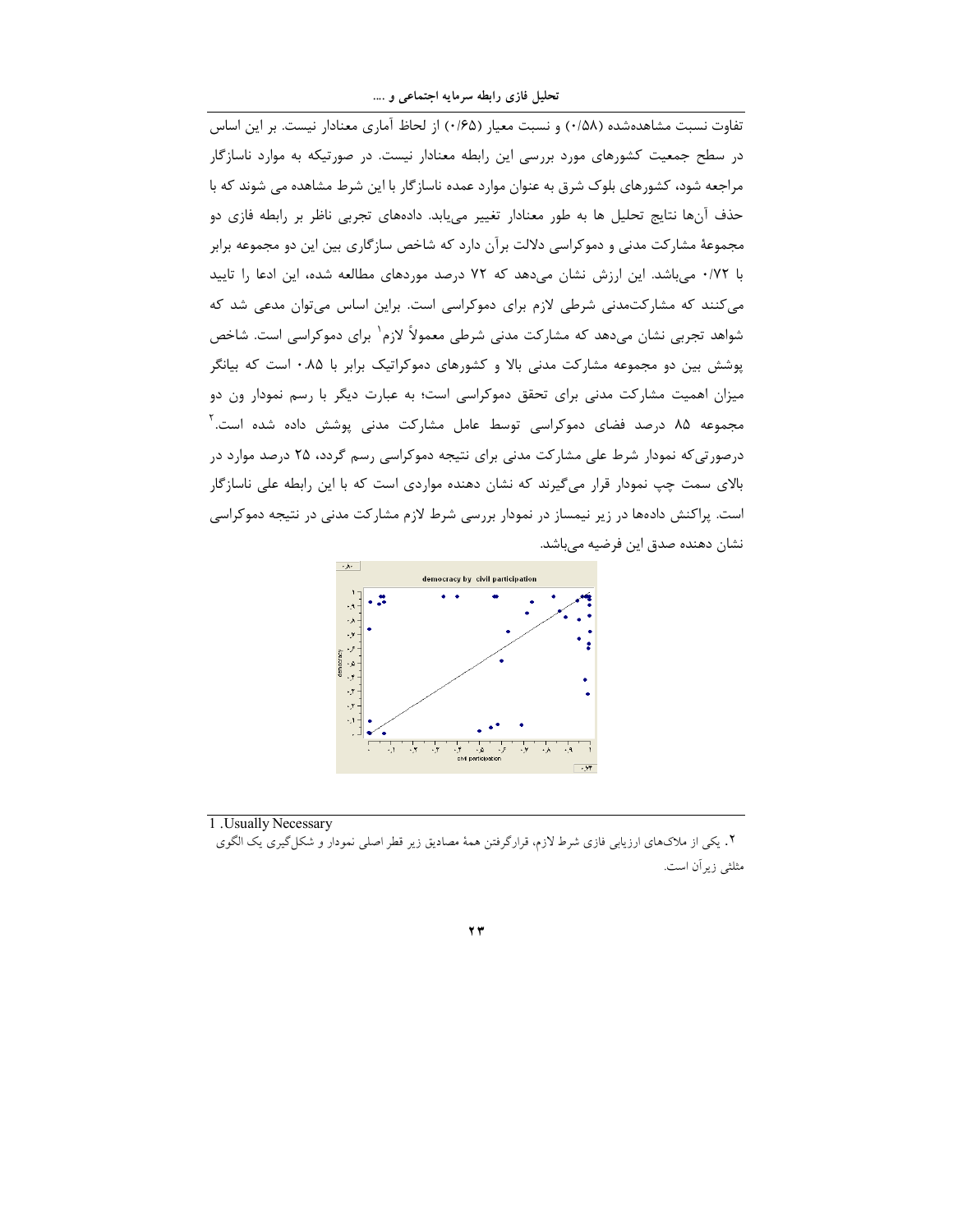نمودار شماره۲. دیاگرام ارتباط فازی زیرمجموعهای مشارکت مدنی و دموکراسی

**فرضیه سوم:** اعتماد بالا به نهادها شرط لازم برای وقوع دموکراسی است؛ به گونهای *ک*ه کشورهای دموکراتیک زیرمجموعه کشورهایی است که دارای اطمینان بالایی به نهادها می باشند.

بررسی نتایج جداول سازگاری و پوشش نشان میدهد که شاخص سازگاری بین مجموعه اعتماد بالا به نهادها و مجموعه کشورهای دموکراتیک، ۰.۳۸است. این ارزش نشان میدهد که تنها در ۳۸ درصد موارد اعتماد به نهادها شرط لازم برای دموکراسی است؛ به عبارتی این رابطه معنادار نیست. در صورتی که کشورهای بلوک شرق را از این مجموعه حذف کنیم، نتایج اندکی بهبود می یابد، ولی كماكان نتايج معنادار نمى باشد.

فرضیه چهارم: نفع جمعی بالا شرط لازم برای وقوع دموکراسی است؛ به گونهای *که* کشورهای دموکراتیک زیرمجموعه کشورهایی است که نفع جمعی بالایی می باشند.

بررسی نتایج جداول سازگاری و نشان می۵هد که شاخص سازگاری بین مجموعه نفع جمعی و دموکراسی ۰/۵۲ است. این مقدار نشان می دهد تنها در نیمی از موارد نفع جمعی شرط لازم برای دموکراسی است و ۶۸ درصد از فضای دموکراسی توسط نفع جمعی پوشش داده میشود.

| تحليل على شرط لازم        |                                                     |          |  |
|---------------------------|-----------------------------------------------------|----------|--|
| مجموعه معلول: دموکراسی    |                                                     |          |  |
| مجموعه شرط على مورد آزمون | ساز گاری                                            | يوشش     |  |
| نفع جمعي                  | .705509                                             | .18184VY |  |
| نفع جمعى                  | $\cdot$ / $\vee$ $\vee$ $\vee$ $\vee$ $\vee$ $\vee$ | .19991.7 |  |

جدول شماره ۱۴. نتایج تحلیل علی روابط دو مجموعه نفع جمعی و دموکراسی

در صورت حذف کشورهای بلوک شرق، نتایج به گونهای معنادار بهبود مییابد؛ به طوریکه شاخص سازگاری بین دو مجموعه نفع جمعی و دموکراسی،۰/۷۲ ارتقا مییابد به این معنا که این ارزش نشان میدهد که ۷۲ درصد موردهای مطالعه شده، این ادعا را تایید میکنند که نفع جمعی برای دموکراسی معمولا شرط لازم است. شاخص پوشش بین دو مجموعه ۰/۶۸ است، که به معنای آنست که ۶۸ درصد فضای دموکراسی را شرط نفع جمعی پوشش می دهد.

در صورت ترسیم نمودار رابطه زیر مجموعه فازی نفع جمعی برای دموکراسی در کشورها و با حذف کشورهای بلوک شرق، مشاهده می شود که نوعی مثلث در زیر نیمساز اصلی تشکیل می شود كه نشان دهنده آنست كه عضويت اعضا در مجموعه اعتماد متقابل بالا شرط على لازم براى وقوع نتیجه دموکراسی می باشد. نقاط تشکیل شده در زیر این مثلث نشان دهنده مواردی است که نفع جمعی شرط لازم برای دموکراسی است، نقاطی که در بالای نیمساز تشکیل شده است نشان دهنده

 $\forall f$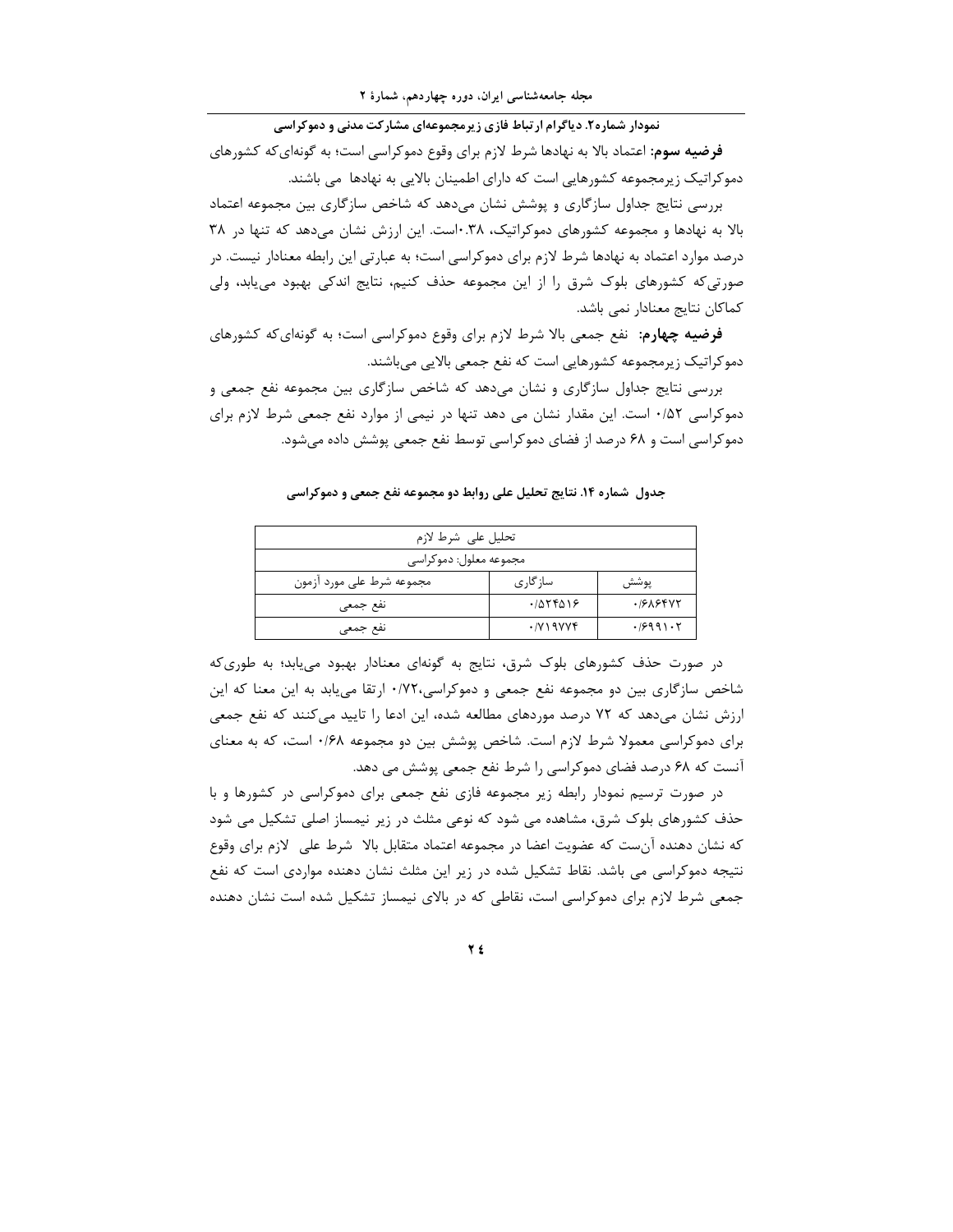تصادفی بودن یا خطای اندازه گیری می باشد. مواردی که در بالای نیمساز و سمت چپ بالا تشکیل شده اند، نشان دهنده ناساگاری کامل بین دو مجموعه است ؛ در ۳۰درصد موارد آنفع جمعی شرط لازم برای دموکراسی نیست.



#### نتيجه گيري

مسأله این تحقیق بررسی تفاوت درجه دموکراسی در بین کشورهاست، در مقام پاسخ گویی به این مسأله و با بررسی نظریاتی که به تبیین دموکراسی پرداخته شد، این نتیجه حاصل گردید که دموکراسی برای پیدایش غیر از شروط اقتصادی، سیاسی و اجتماعی به زمینه اجتماعی مناسب برای شکل گیری نیازمند است. در این روند مجموعه عوامل اجتماعی و به خصوص مجموعه عواملی که در ارتباط با حضور و شرکت فعال بدنه اجتماعی است را میتوان در چارچوب مبحث سرمایه اجتماعی مطرح نمود. برمبنای این الگوی نظری، استدلال منطقی اینچنین بیان گردید که مولفه های سرمایه اجتماعی شروط لازم شکل گیری دموکراسی هستند.

یافتههای پژوهش نشان داد که اعتماد متقابل معمولا شرط لازم برای دموکراسی است، چراکه شاخص سازگاری بین این دو مجموعه ۰/۶۷ میباشد. در صورتی که به فایل دادهها رجوع شود و موارد ناسازگار بررسی گردد، نوعی همگونی در بین کشورهایی با این رابطه علی ناسازگارند، مشاهده میگردد؛ به طوریکه کشورهایی که میتوان به راحتی آنها را در بلوک شرق دسته بندی کرد، در ضمن داشتن سطح دموکراسی بالا دارای اعتماد متقابل بسیار پایینی هستند، لذا در صورتیکه کشورهای بلوک شرق را از مجموعه کشورهای مورد بررسی حذف نماییم و به بررسی شرط سازگاری و پوشش بپردازیم، نتایج به گونهای معنادار تغییر می یابد. به گونهای که شرط سازگاری برای کلیه

 $\forall$  0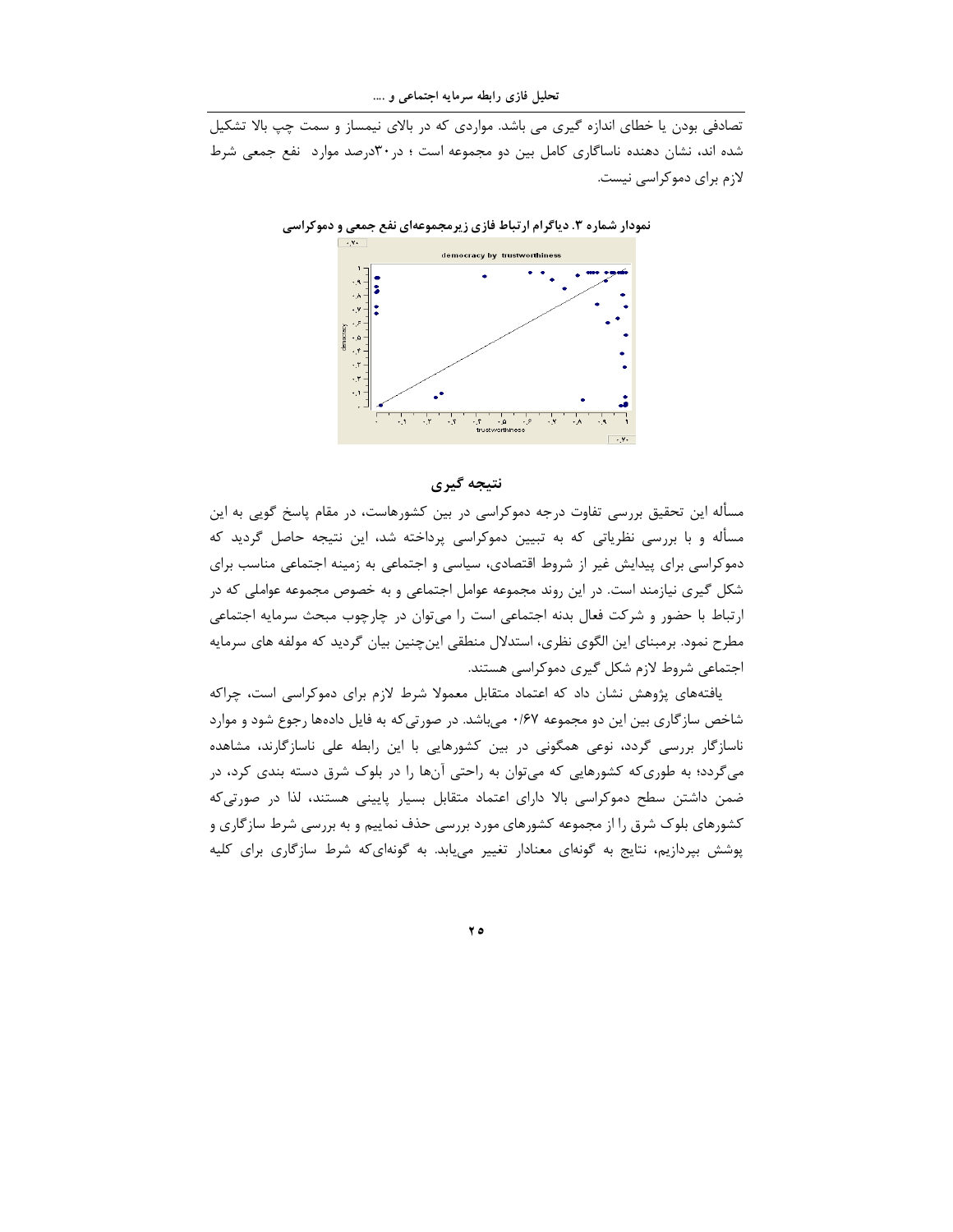مجله جامعهشناسی ایران، دوره چهاردهم، شمارهٔ ۲

کشورها بهجز بلوک شرق به عدد ۸۱۸۳۶۵/۰/ ارتقا می یابد، این به معنای آنست که در بیشتر موارد، اعتماد متقابل افراد جامعه شرط لازم برای دموکراسی میباشد. این مسأله در مورد سایر مولفههای سرمایه اجتماعی نیز صدق میکرد به طوریکه کشورهای بلوک شرق علی رغم داشتن سطح دموکراسی بالا، دارای سطوح بسیار پایینی در مولفههای دیگر سرمایه اجتماعی اعم از مشارکت مدنی، اطمينان به نهادها و نفع جمعي مي باشند. با حذف اين كشورها از فايل داد ها نتايج به گونهاي معنادار تغییر می کند، به طوریکه دادههای تجربی ناظر بر رابطه فازی دو مجموعهٔ مشارکت مدنی و دموکراسی دلالت برآن دارد که شاخص سازگاری بین این دو مجموعه برابر با ۰/۷۲ می باشد که این ارزش نشان مے،دھد که ۷۲ درصد موردھای مطالعه شده، این ادعا را تایید می کنند که مشارکتمدنی معمولاً شرطی لازم برای دموکراسی است؛ به عبارت دیگر مشارکت و نیز شاخص سازگاری بین دو مجموعه نفع جمعی و دموکراسی به ۰/۷۲ ارتقا می یابد به این معنا که این ارزش نشان میدهد که ۷۲ درصد موردهای مطالعه شده، این ادعا را تایید میکنند که نفع جمعی برای دموکراسی معمولا شرط لازم است. ولی شاخص ساز گاری بین دو مجموعه نشان میدهد که اعتماد به نهادها تنها در نیمی از موارد شرط لازم برای دموکراسی است. یافتههای تجربی علاوه بر تأئید استدلال نظری مقاله، یافتههای پژوهش هایی را که توسط نظریه پردازان این حوزه انجام گرفته است، تأئید میکند. استدلال نظری اقامه شده در این متن دلالت بر آن دارد که سرمایه اجتماعی شرطی لازم برای دموکراسی است.

بررسی این مسئله که چرا مولفه های سرمایه اجتماعی در کشورهای بلوک شرق در سطح پایینی قرار دارند، ما را به بررسی علت این تفاوت رهنمون میسازد، اینکه چه همگونی بین این کشورها چنین نتیجهای را سبب گردیده است. بلوک شرق اصطلاحی است که به کشورهای متحد شوروی و پیمان ورشو، که خود را کمونیست میiامیدند، اطلاق میشد. این اصطلاح در طی جنگ سرد به همهٔ کشورهایی که از لحاظ جغرافیایی در اروپای شرقی واقع بودند اطلاق میشد. اروپای شرقی به همه کشورهایی اطلاق میشود که ارتش اتحاد جماهیر شوروی طی پیشروی به غرب و پاکسازی ارتش آلمان نازی، آنها را به اشغال خود درآورد. پس از جنگ جهانی دوم با فرمان استالین در همه این کشورها دولتهای کمونیستی روی کار آمدند. طی اواخر دهه ۱۹۸۰، تدریجاً اتحاد شوروی ضعیف شده به مداخله در امور داخلی کشورهای بلوک شرق خاتمه داد. منسوخ کردن اصل برژنف از سوی میخائیل گورباچف به نفع به اصطلاح «اصل سیناترا» اثرات شدیدی بر اروپای مرکزی- شرقی طی این دوره گذاشت. نهایتاً بلوک شرق با فروپاشی رژیمهای طرفدار شوروی در سال ۱۹۸۹ در اروپای شرقی به پایان رسید.

بررسی مجدد نظریات سرمایه اجتماعی نشان دهنده آنست که سرمایه اجتماعی گرچه خود می تواند دموکراسی را تحت تأثیر قرار دهد، خود نیز تحت تأثیر شرایط سیاسی دموکراتیک یا استبدادی قرار دارد. این موضوع در مطالعه پاتنام (۱۹۹۳) از تجزیه و تحلیل سرمایه اجتماعی در

 $\overline{r}$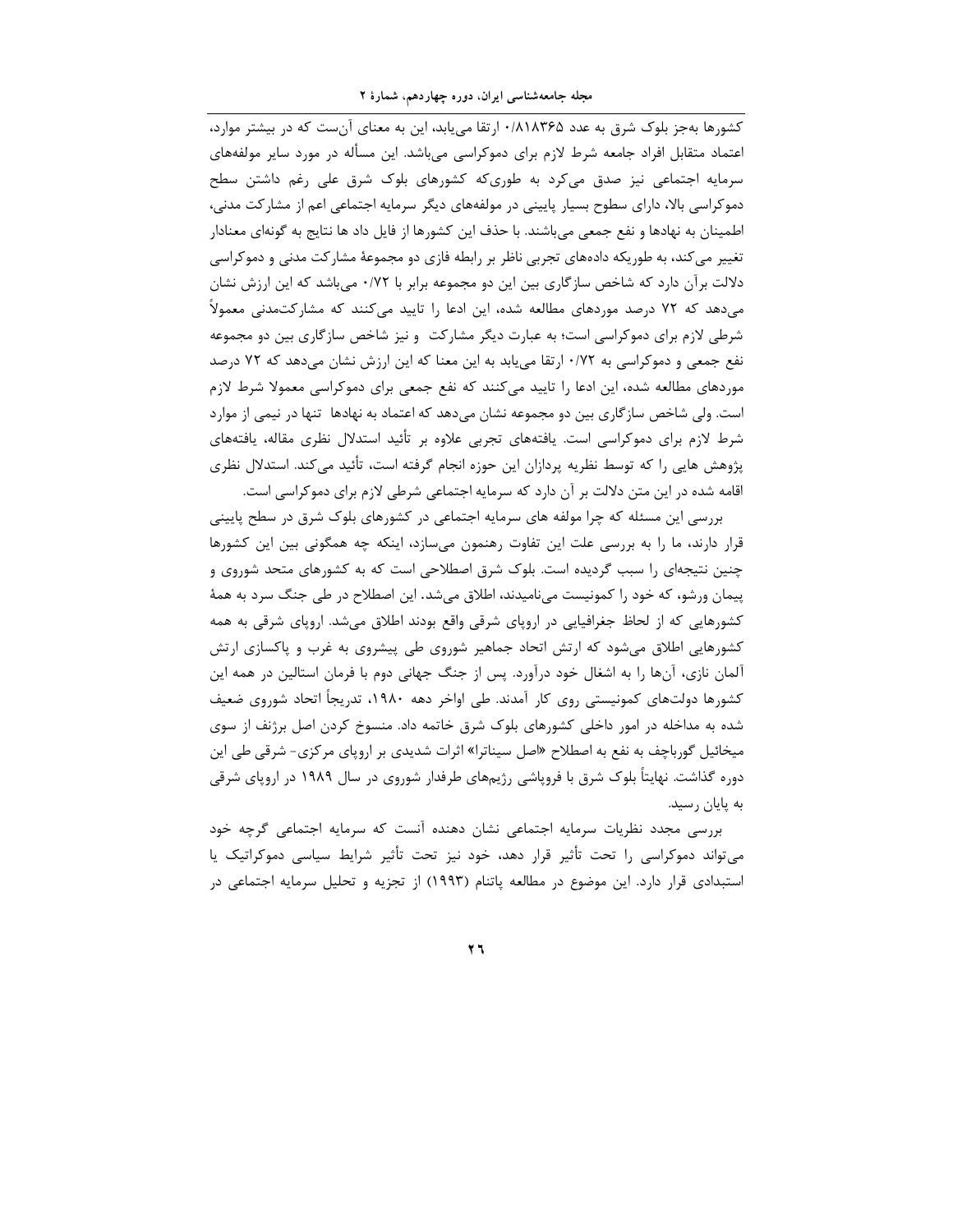تحلیل فازی رابطه سرمایه اجتماعی و ….

ایتالیا در مورد میزان کمتر سرمایه اجتماعی در جنوب نسبت به شمال طرح گردید. توضیحی که پاتنام برای این مسئله داد این بود که بررسی تاریخ گذشته شمال و جنوب ایتالیا نشان میداد که در رژیم شمال ایتالیا در سالهای مختلف جمهوریهای متعدد وجود داشت در حالیکه جنوب برای سال های زیادی تحت پادشاهی ناپل بود. پازل و معمای بزرگ این بود که ایتالیا در سال ۱۸۶۰ یکپارچه شده بود، بنابراین این مسئله نشان میداد که تأثیرات دیکتاتوری بسیار بلند مدت بود. در حالی که دیکتاتوری سرمایه مثبت اجتماعی را از بین میبرد، این موضوع قابل بحث است که دیکتاتوری سرمایه منفی اجتماعی ایجاد می کند. همچنین پالدام۱ و اسونسن۲ (۲۰۰۰) معتقدند که گذار از سوسیالیسم به احتمال زیاد سرمایه اجتماعی منفی ایجاد می کند که حتی ممکن است از ایجاد سرمایه اجتماعی مثبت جلوگیری به عمل آورد. نکته اصلی این است که شبکه ها تا به عنوان یک دفاع در برابر دولت وجود دارد و از آنجا که چنین شبکه هایی غیرقانونی هستند پنهان می مانند.

در رابطه با کشورهای بلوک شرق در اواخر دهه ۱۹۸۰ که با فروپاشی رژیمهای طرفدار شوروی به سرعت به سمت دموکراسی قدم برداشتند می توان دید که شاخص دموکراسی آنها به سرعت بهبود پیدا کرد، لکن سرمایه اجتماعی با همان سرعتی که دموکراسی بهبود یافته بود، ترمیم نگردید به طوری که با گذشت دو دهه، سرمایه اجتماعی در این کشورها در سطح پایینی قرار دارد، این مسئله می تواند موید این فرض پالدامو اسونسن باشد که استبداد طولانی مدت، می تواند سرمایه اجتماعی منفی ایجاد کند که از ایجاد سرمایه اجتماعی مثبت جلوگیری به عمل میآورد.

لذا می توان نتیجه گرفت که رابطه سرمایه اجتماعی و دموکراسی رابطهای دو سویه است که هر یک به دیگری می انجامد. وجود سرمایه اجتماعی منجر به شکل گیری جامعه مدنی و در نهایت مردمسالاری میگردد و وجود فضای دموکراتیک، شرایط و بستر اجتماعی مناسب برای رشد سطوح بالای جامعه مدنی و سرمایه اجتماعی را سبب میشود.

منابع

احمدی، یعقوب (۱۳۸۵)، سرمایه اجتماعی، جامعه مدنی و دموکراسی، *مجله اطلاعات سیاسی – اقتصادی،* شماره ٢٢٥ و ٢٢٤ ، صص ٢٣٢ تا ٢۴۵.

اسپوزیتو جان و جان واتربوری (۱۳۹۱)، *جامعه مدنی و دموکراسی در خاورمیانه،* مترجم محمدتقی دلفروز،تهران، فرهنگ جاويد.

1.Paldam

2.Svendsen

 $\mathbf{y}$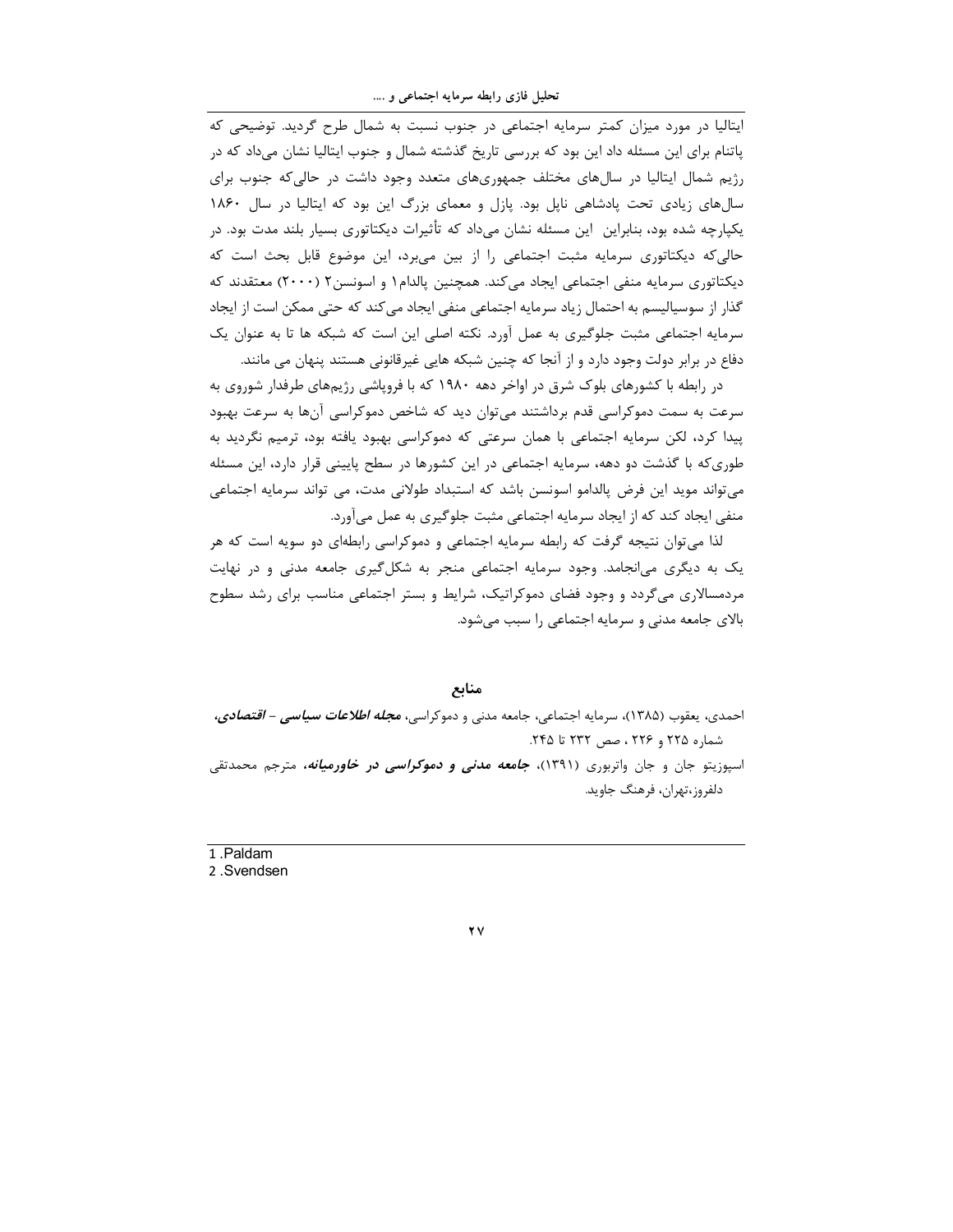مجله جامعهشناسی ایران، دوره چهاردهم، شمارهٔ ۲

بشيريه، حسين (١٣٨٢)، *موانع توسعه سياسي در ايران،* تهران، گام نو ، چاپ چهارم. بشیریه، حسین(۱۳۸۴)، *گذار به دموکراسی،* تهران: نشر آگاه. یاتنام، <sub>د</sub>وبرت (۱۳۸۰)، *دموکراسی و سنتهای مدنی،* ترجمه دلفروز، تهران: انتشارات روزنامه سلام. پاتنام، رابرت و دیگران به کوشش کیان تاجبخش (۱۳۸۴)، **سرم***ایه اجتماعی، اعتماد و توسعه،* ترجمه افشين خاكباز افشين وحسن يويان، تهران: نشر شيرازه. پيرنظر، مريم (١٣٧٩)، *جامعه مدني چيست؟* تهران: فروزان، چاپ اوّل. تاجیخش، کپان (۱۳۷۸)، تئوری سرم*ایه اجتماعی، پیامدهای آن برای توسعه اقتصادی و اجتماعی،* گفتمان، شماره.۲ توحيدفام، محمد (١٣٨٢)، **دولت و دموكراسب**ي، تهران: روزنه، چاپ اول، ص١۶٩. چاندوک، نیران (۱۳۷۷)، *جامعه مدنی ودولت،* ترجمه فریدون فاطمی و وحید بزرگ، تهران: نشرمرکز. چلبی مسعود (۱۳۸۸)، شاخصسازی تابع عضویت فازی، نوعشناسی و واسنجی در جامعهشناسی، مجلهٔ **م***طالعات اجتماعی ایران،* دورهٔ سوم، شمارهٔ ۴. (ویژه نامه روششناسی). چلبی مسعود و حسین اکبری (۱۳۸۴)، توسعه سیاسی توسعه اقتصادی و نابرابری اجتماعی، مجله جامعه شناسی ایران ،دوره ششم شماره ۳، ص۴۶-۲۸. خدایی، ابراهیم (۱۳۸۸)، رگرسیون خطی فازی و کاربردهای آن در پژوهشهای علوم اجتماعی، م*جله* م*طالعات اجتماعی ایران،* دوره سوم ، شماره ۴ ، زمستان ۱۳۸۸. ذکایی، محمّد سعید (۱۳۸۱)، سرمایه اجتماعی و مشارکت مدنی»، *حیات نو،* شماره ۶۶۱ سال سوم. ساعی، علی (۱۳۸۸)، فازی سازی دموکراسی، *دانشنامه علوم اجتماعی،* دوره ۱، شماره ۱۰ .<br>غفوری محمد و روح ا… جعفری (۱۳۸۷)، سرمایه اجتماعی، جامعه مدنی و دموکراسی، **پژو***هشنامه علوم* سی*اسی،* سال سوم شماره دوم بهار. فوكوياما، فرانسيس (١٣٧٩)، پايان نظم [پايان سرمايه اجتماعي و حفظ آن]، غلامعبّاس توسّلي، جامعه ايرانيان، تهران، چاپ اوّل. قاسمی وحید (۱۳۸۹)، **سیستم***های استنباط فازی و پژوهشهای اجتماعی،* **ت**هران: انتشارات جامعه شناسان. Beugelsdijk, S.; and van Schaik, A.B.T.M. (2001), Social capital and regional *economic growth*, CentER Discussion Paper 2001-102. Available at: CA: Sage Bollen, K. A. (1993), Liberal Democracy: Validity and Method Factors in Cross-

national Measures, American Journal of Political Science 37: 1207-1230.

Bruce E. Moon, Jennifer Harvey Birdsall, Sylvia Ceisluk, Lauren M. Garlett, Joshua J. Hermias, Elizabeth Mendenhall, Patrick D. Schmid, and Wai Hong Wong (2006), Voting Counts: Participation in the Measurement of Democracy, Studies in Comparative International Development 41, 2: 3-32.

country investigation. *Quarterly Journal of Economics*. 112.4:1251-1288.

۲۸